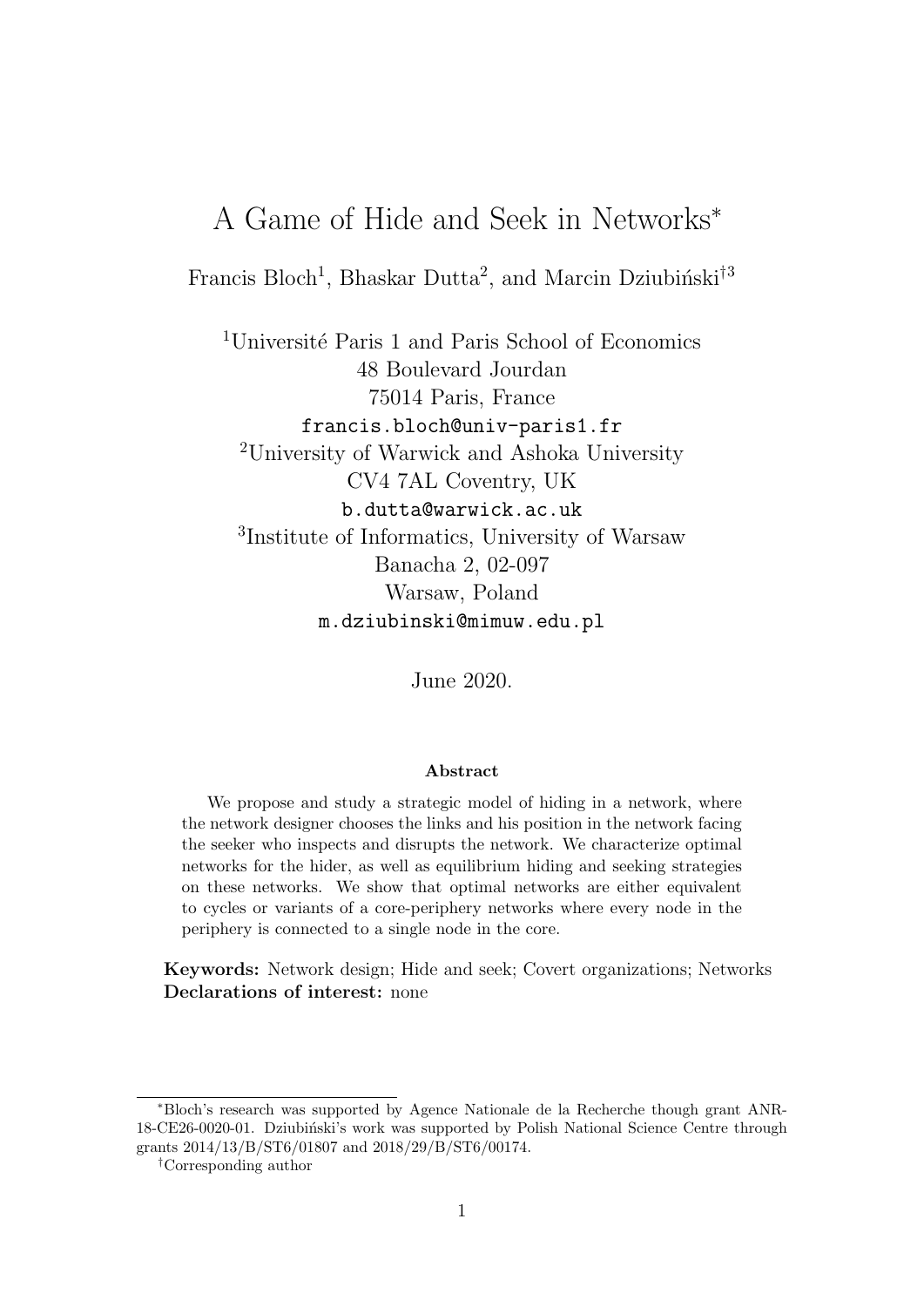### 1 Introduction

In this paper, we consider the following network design problem involving two players. One player, H, is the "principal" or "leading" member of a covert or underground network with  $(n-1)$  members. H builds a network (set of links or arcs) on n nodes. This network is *observed* by an adversary (henceforth S). In a second stage, H chooses one node as her own hiding place, while S attacks one node. These actions are taken simultaneously. H is captured if she is in the neighbourhood of the node attacked by S, and then pays a penalty to S. Conditional on not being caught,  $H$ 's payoff is increasing in the size of the component containing  $H$  if she is not caught – this is the set of network members with whom she can continue to communicate. The gain to  $H$  is also the loss of  $S$  and so the second-stage game is zero-sum.

This model has many potential applications, the leading one being the design of a covert organisation – a terrorist organisation such as Al Qaeda, a drug or criminal gang – where the leader  $H$  hides in a specific location from which he manages the organization. As is well known, leaders of Al Qaeda have been hiding in safe havens from which they have directed terror operations.<sup>[1](#page-1-0)</sup> Criminal networks in Italy, Mexico and Colombia have also been led by fugitive bosses managing the organization from hiding places.<sup>[2](#page-1-1)</sup> In most examples, the geographical locations where leaders hide are also the homes of some members of the network, so that we can identify the network of locations with the network of members of the organization. In these settings, S represents the enforcement agency.

As a historical example, the leaders of underground resistance movements in Europe during World War II hid under false identities to organize political and military actions against Nazi Germany.<sup>[3](#page-1-2)</sup>

Hiding a leader while maintaining efficient communication among members of the organization involves a well-known trade-off between security (the ability to escape from the adversary) and efficiency (the ability to connect agents in the network). In the criminology literature, this trade-off has been highlighted by [Morselli et al.](#page-22-0) [\(2007\)](#page-22-0) who observe that it either results in long linear networks (when security matters most) or core-periphery networks (when efficiency and security both matter). This trade-off is also at the heart of our characterization of the optimal design of an underground network.

We characterise optimal network architectures chosen by the Hider. The optimal network can only take one of two forms: either it contains a Hamiltonian cycle (where all nodes are connected in a circle) with at least a third of the nodes only connected to two other agents, or is a special core-periphery network where half of the nodes form an interconnected core, and the other half are leaves, each

<span id="page-1-0"></span><sup>&</sup>lt;sup>1</sup>See, among many others, the book by [Gunaratna](#page-22-1) [\(2002\)](#page-22-1) for a very clear account of the early organization of Al Qaeda.

<span id="page-1-1"></span><sup>2</sup>See [Allum et al.](#page-22-2) [\(2019\)](#page-22-2) for a recent account of the Italian mafias and a discussion of the role of fugitives.

<span id="page-1-2"></span><sup>&</sup>lt;sup>3</sup>There is an extensive literature on underground movements during the Second World War. As an example, the memoir of Egon Balas [\(Balas](#page-22-3) [\(2008\)](#page-22-3)) contains a detailed account of his experience as an underground communist party member hiding in the city of Koloszvar/Cluj in 1944. We are grateful to a referee for suggesting this reference.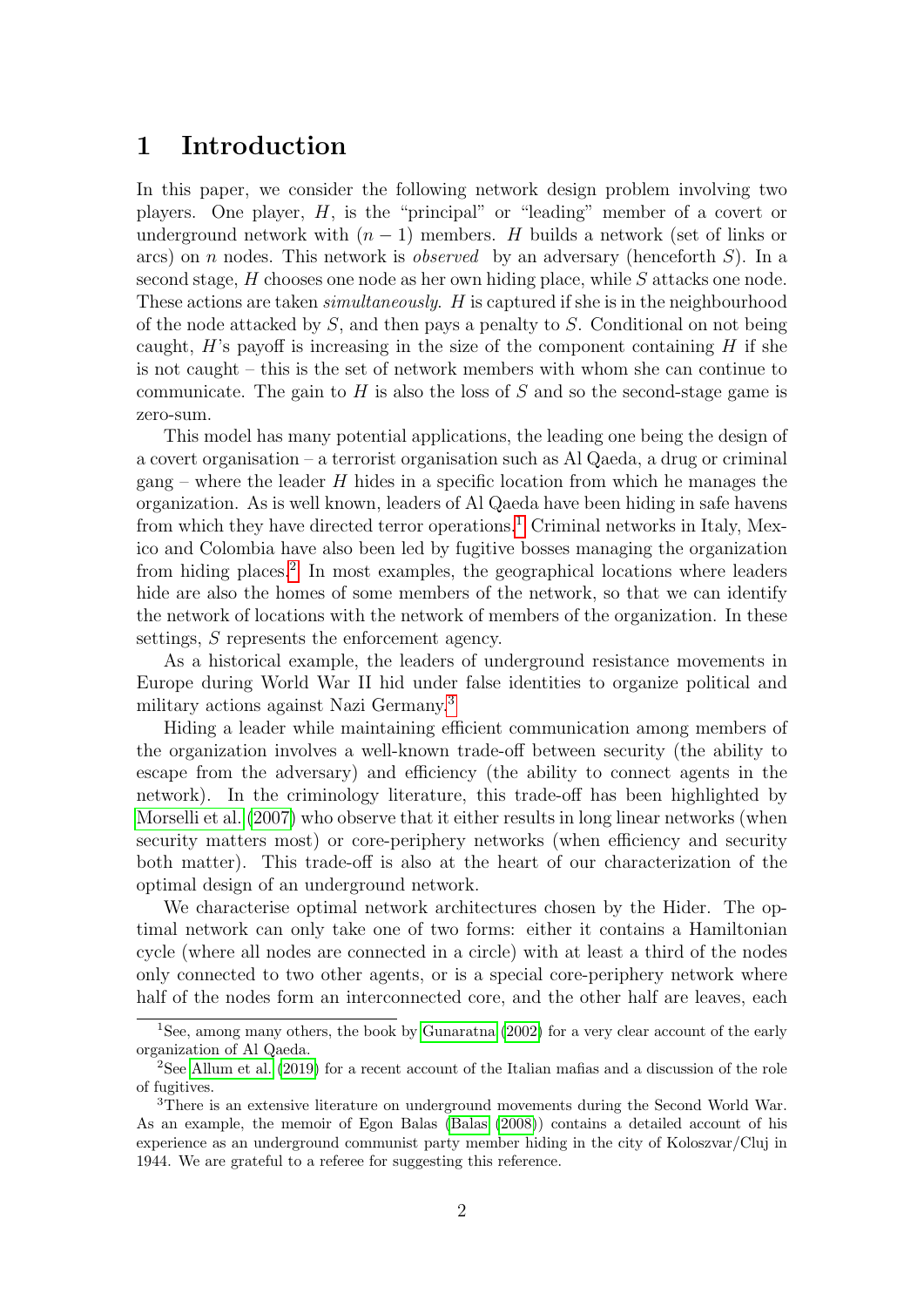connected to a single node in the core.[4](#page-2-0) In addition, a subset of the nodes will remain isolated. The number of isolated nodes, and the choice between the circle and the core-periphery network for connected nodes depends on the parameters of the game, and in particular the shape of the function mapping the size of the network into the benefit of the Hider. Moreover, in the cases where non-singleton nodes form a core-periphery network, the characterisation of an optimal network we obtain is complete.

To understand this characterisation of an optimal network, notice that any network which cannot be "disrupted" (in the sense that the network is not broken into different components if the Seeker fails to find the hidden object) must be 2-connected, and hence contain a cycle. Now, adding links to the cycle can only increase the sizes of the neighborhoods and hence the probability that the hidden object is discovered.[5](#page-2-1) Therefore, if the objective of the Hider is primarily to avoid disruption of the network, forming a cycle will be an optimal choice for the hider. Notice however that in a cycle, every agent has two neighbors, so the probability of discovery of the hidden object must be at least equal to  $\frac{3}{n}$ . In order to reduce this probability of discovery, while keeping the network connected, one has to allow for the possibility that some nodes only have degree one. In the core-periphery network where half of the nodes are leaves connected to one node in the core, the probability of discovery is reduced to the minimal value for a connected graph. In equilibrium, the Hider chooses to hide in any of the peripheral nodes, whereas the Seeker seeks in any of the core nodes. This uniform hide and seek strategy results in a probability of discovery equal to  $\frac{2}{n}$ , lower than in the cycle, but induces a larger disruption, as the size of the remaining component after the Seeker fails to find the object is equal to  $n-2$  rather than  $n-1$ . In the main characterization Theorem, we show that no other network performs better than the cycle or the core-periphery network. The cycle is preferred when the Hider puts more weight on avoiding disruption and the core-periphery network is preferred when the Hider puts more weight on avoiding discovery of the hidden object.

While no real network has the exact architecture of a cycle or core-periphery network, our results echo some observations on underground networks. [Balas](#page-22-3) [\(2008\)](#page-22-3) describes his interactions with other communist party members while hiding in the spring and summer of 1944 in several safe houses in the city of Kolosvar/Cluj (then in Hungary and now in Romania). He managed to stay at the homes of sympathizers of the communist party, who knew very little of the underground organization. Balas only had contact with a small number of party members. He regularly met with the secretary of the regional committee, Sanyi Jakab, who was himself in contact with the party leadership in Budapest. When the leaders in Budapest were arrested in 1943, the communication links between the regional committee of the party in of Kolosvar/Cluj and the national committee of the party in Hungary were disrupted. The underground network of the communist party thus shares some characteristics with the core-periphery network: sympathizers offering

<span id="page-2-0"></span><sup>&</sup>lt;sup>4</sup>If the number of nodes in the core-periphery network is odd, the architecture is slightly different.

<span id="page-2-1"></span><sup>&</sup>lt;sup>5</sup>Notice however that adding links may not change the probability of capture, if the hider only hides in a subset of the nodes in the cycle.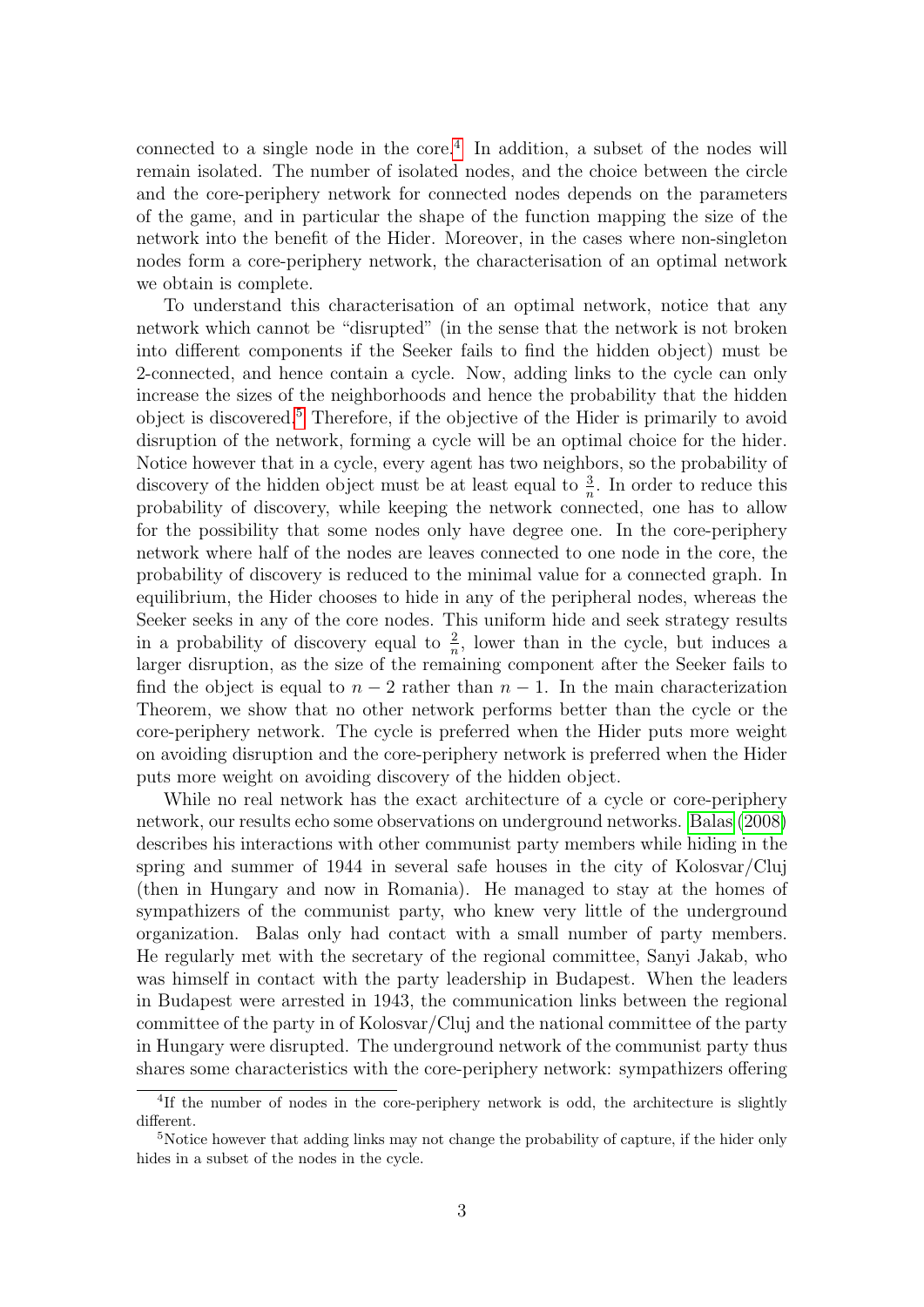hiding places are isolated, and only communicate with one or two other nodes in the network. However, the nodes that they connect too, like the regional committee secretary, belong to the core and are themselves connected to all other leaders of the party.

As an example of a circle network, consider the apartments which were used by French resistance fighters during the second world war in the city of Lyon. Lyon was the capital of the French resistance between 1940 and 1944. Historians claim that this is partly due to the existence of hidden passageways, the "traboules", some dating back from the Renaissance, which connect buildings and streets in the city. The traboules describe a circular network, allowing for easy communication through buildings and streets. This network was extensively used by the underground during the German occupation [\(Curvat et al.](#page-22-4) [\(2015\)](#page-22-4)), as it allowed for secret meetings while guaranteeing easy escape and the possibility of keeping communication channels open if one of the buildings was raided by the German police.

[Morselli et al.](#page-22-0) [\(2007\)](#page-22-0) use data on terrorist networks [\(Krebs](#page-22-5) [\(2002\)](#page-22-5)'s map of the 9/11WTC terrorist cells) and criminal networks (a drug-trafficking network in Canada) to illustrate the security/efficiency trade-off. They argue that terrorist networks are more sensitive to security, and have longer average distances and fewer connections than criminal networks with no node assuming a central position. In contrast, criminal networks are more geared towards efficiency, are clustered and exhibit a core of nodes with high centrality. In addition they note that support nodes (which are not direct perpetrators of criminal or terrorist activities) help connect distant nodes in terrorist networks but not in criminal networks, where each support agent is attached to a single agent in the core. The criminal networks thus resemble the core-periphery network we identify in our analysis, while the terrorist networks share one characteristic of the cycle: they have a large diameter and the average distance between agents is high and no agent is more central than any other agent. Figure [1](#page-4-0) illustrates these network architectures, by reproducing the map of the 9/11 WTC terrorist network [\(Krebs](#page-22-5) [\(2002\)](#page-22-5)) as well as the maps of two drug-trafficking mafia groups collected by [Calderoni](#page-22-6) [\(2012\)](#page-22-6).

### 2 Related literature

The related literature spans a variety of disciplines, with the earlier literature focusing more on the aspect of hiding and seeking. Perhaps, the first paper was by [Von Neumann](#page-22-7) [\(1953\)](#page-22-7) who discusses a zero-sum game where H chooses a cell of an exogenously given matrix, while S simultaneously chooses a column or row in the matrix. S "captures"  $H$  if the cell chosen by  $H$  lies in the row or column chosen by S. A related paper is [Fisher](#page-22-8) [\(1991\)](#page-22-8), who too analyses a similar zero-sum game, where  $H$  and  $S$  simultaneously choose vertices of an exogenously given graph.  $H$  is caught if S chooses the same node as him or a node connected to the node chosen by him. Interestingly, the value of this "hide and seek game" on a fixed arbitrary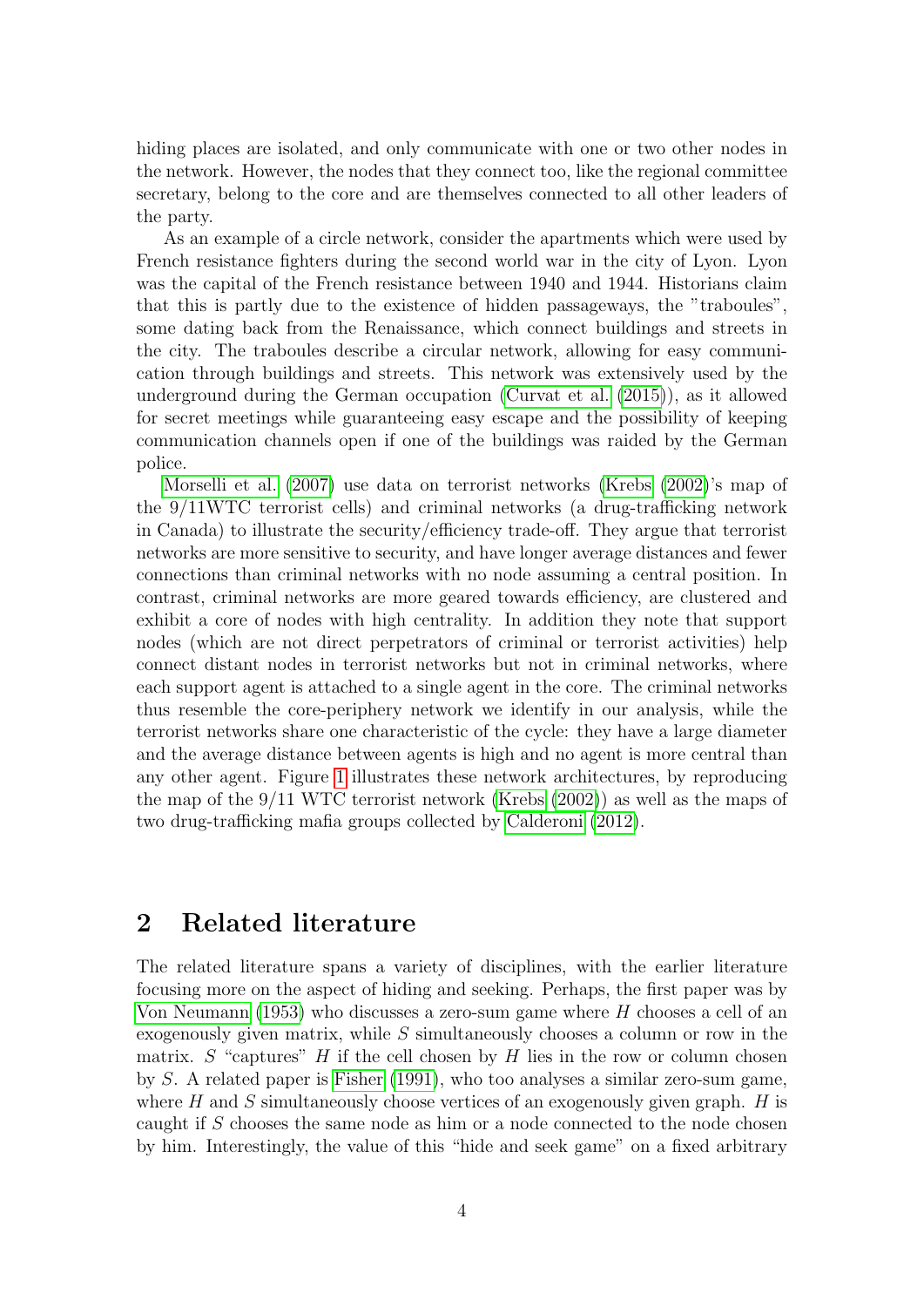

<span id="page-4-0"></span>Figure 1: Three examples of terrorist and criminal networks

network can been computed following [Fisher](#page-22-9) [\(2002\)](#page-22-9), using *fractional graph theory*.<sup>[6](#page-4-1)</sup>

Computer scientists have also contributed to this literature with [Waniek et al.](#page-23-0) [\(2017\)](#page-23-0) and [Waniek et al.](#page-23-1) [\(2018\)](#page-23-1) studying a related, but different problem, of hiding in a network. They consider the leader of a terrorist or criminal organization, and ask the following question: How can a set of edges be added to the network in order to reduce the leader's measure of centrality in order to avoid detection? [Waniek](#page-23-0) [et al.](#page-23-0) [\(2017\)](#page-23-0) show that, both for degree and closeness centrality, the problem is NP-complete. However, they also propose a procedure to build a new network from scratch around the leader (the "captain network") which achieves low levels of degree and closeness centrality but high values of diffusion centrality, where diffusion centrality is measured using the independent cascade and linear threshold diffusion models. [Waniek et al.](#page-23-1) [\(2018\)](#page-23-1) extend the analysis to betweenness centrality and to the detection of communities (rather than individuals) in the network. Notice, however, that these models are not fully strategic since S does not best respond to  $H$ 's strategy.

Our paper is also related to a recent strand of the economics literature analyzing network design and attack and defense on networks. [Baccara and Bar-Isaac](#page-22-10) [\(2008\)](#page-22-10) study network design by a criminal organization taking the detection strategy of the adversary as fixed. They highlight differences between two forms of detection, one which depends on the cooperation between criminals and the other which does not. In both situations, they characterize the optimal network archi-

<span id="page-4-1"></span><sup>6</sup>See also Theorem 1.4.1 in [Scheinerman and Ullman](#page-22-11) [\(1997\)](#page-22-11)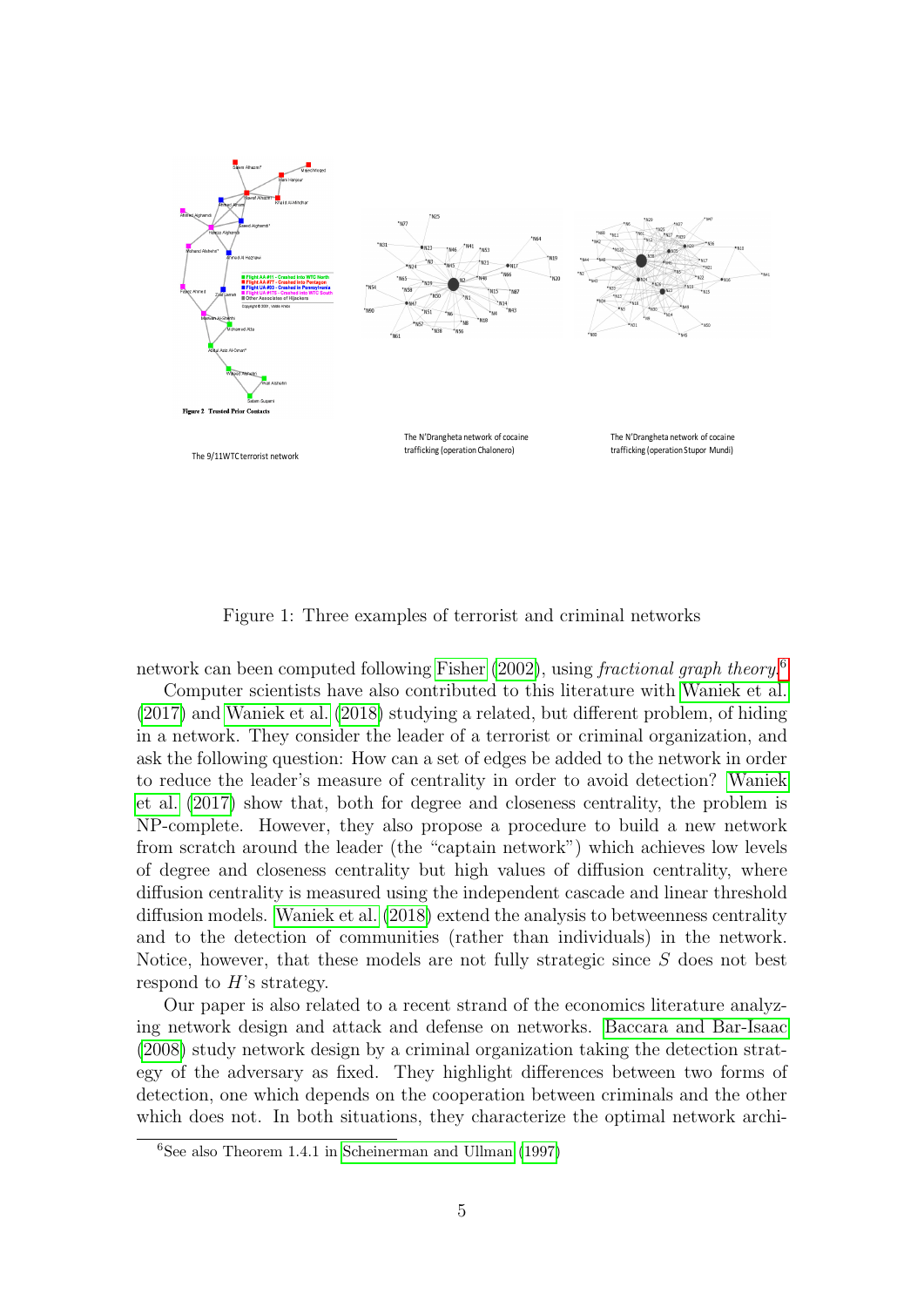tecture of the criminal network, which either consists of isolated two-player cells (with independent detection) or an asymmetric structure with one agent serving as an information hub (with cooperation-based detection). [Goyal and Vigier](#page-22-12) [\(2014\)](#page-22-12) propose an alternative model of network design where the defender designs the network and chooses the distribution of defense across nodes before the attacker chooses to attack. Nodes are captured according to a Tullock contest function given the resources spent by the attacker and the defender. If a node is captured by the attacker, contagion occurs and the attacker starts attacking neighboring nodes while the defender loses his defense resources. The main message of [Goyal](#page-22-12) [and Vigier](#page-22-12) [\(2014\)](#page-22-12) is that the defendant optimally forms a star and concentrates all the defenses at the hub. Dziubinski and Goyal  $(2013)$  analyze a related model, where the defender designs the network and chooses defense resources before the attacker attacks. As opposed to [Goyal and Vigier](#page-22-12) [\(2014\)](#page-22-12), contagion does not occur and the network structure only matters through the payoffs of the two-person zero-sum game between the defender and the attacker. The objective function of the defender is assumed to be increasing and convex in the size of components of the network, reflecting the fact that the defender wants to avoid disruption in the network. The analysis shows that the designer will either form a star and protect the hub, or not protect any node and choose to form a  $(k + 1)$ -connected network when the attacker has  $k$  units, so that the attacker will not be able to disrupt the network. In the same model, Dziubinski and Goyal  $(2017)$  study equilibrium strategies of the defender and attacker for any arbitrary network structure while [Cerdeiro et al.](#page-22-15) [\(2017\)](#page-22-15) consider decentralized defense decisions by the different nodes in the network.

Thus, we see that the early (non-economics) literature focussed on the hideand-seek issue, while the more recent literature from economists has focused on disruption. There is an important sense in which our model brings the two strands of the literature together. Our model incorporates the hide-and-seek aspect because the "leader" of the organisation,  $H$ , has a special significance and so seeking her is an objective of the adversary. At the same time, the payoff to  $H$  is increasing in the size of the residual network and so she wants to avoid disruption as far as possible. Like [Baccara and Bar-Isaac](#page-22-10) [\(2008\)](#page-22-10), our paper involves a trade-off between the optimal organisation of criminal organisation and the threat of disruption, though this trade-off emerges for quite different reasons. Notice also that unlike several of the previously cited papers, nodes cannot be defended in our model. Another difference between our model and related models comes from the timing of the game. We suppose that the hider and seeker simultaneously choose the nodes in which to hide and that they inspect, resulting in equilibria in mixed strategies as in Colonel Blotto games, whereas [Goyal and Vigier](#page-22-12) [\(2014\)](#page-22-12) and Dziubinski and Goyal [\(2013\)](#page-22-13) assume that the defender and attacker move sequentially, allowing for pure strategy equilibria.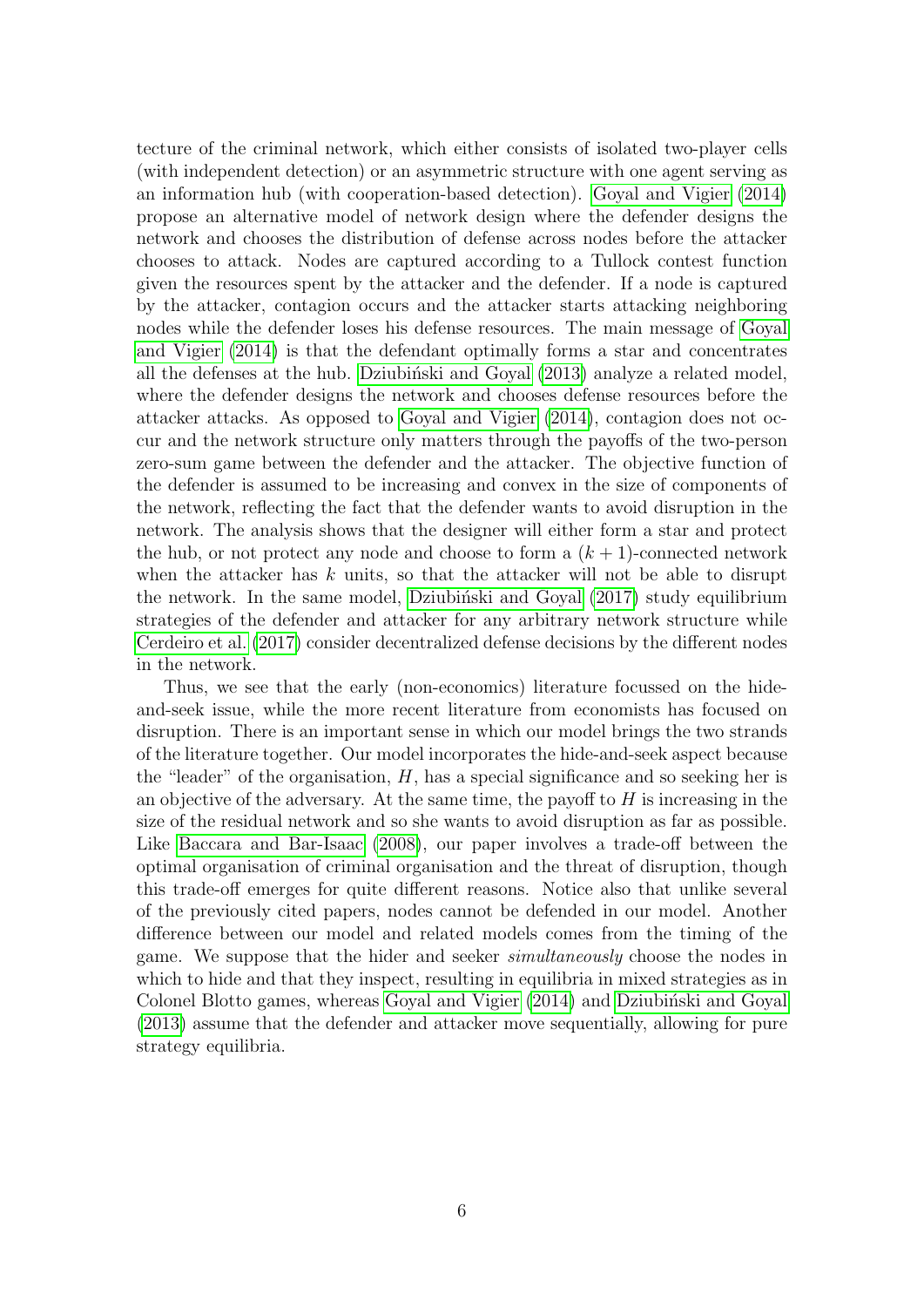### 3 The Model

There are two players, a *Hider*  $(H)$  and a *Seeker*  $(S)$ . The hider H constructs a network among n nodes and chooses a location in the network. For example, the Hider may be the leader of a covert terrorist or criminal organisation, which has  $n-1$  other members. The seeker is then interpreted as a law enforcement agency whose objective is to capture the leader of the organization or to disrupt the communication channels within the organisation. The interaction between H and S is modelled as a two-stage process, which is described below.

In the first stage, H chooses a network of interactions amongst the members of the organisation. Formally, H chooses a graph  $G = \langle V, E \rangle$  where V is a set of n vertices, and E is a set of undirected edges  $E \subseteq {V_2 \choose 2}$  $\binom{V}{2}$ . A typical edge  $e \in E$  will be denoted ij, where  $i, j \in V$ .

Both players observe the chosen network at the beginning of the second stage. After observing the network  $G$ , players  $H$  and  $S$  simultaneously choose one node each. The node chosen by the hider is his (hiding) position in the network. The node chosen by the seeker is the node she inspects (or attacks). Let  $k$  be the node chosen by S, and  $N_G(k) = \{j \in V | kj \in E\}$ . That is,  $N_G(k)$  is the set of all neighbours of k in G. All nodes in  $\{k\} \cup N_G(k)$  can be observed by the seeker. If the chosen position of H is in  $\{k\} \cup N_G(k)$ , then H is captured by S. In addition, node k is removed from the network, irrespective of whether  $H$  is captured or not.

The seeker uses his choice to capture the hider and to damage the network. Payoffs depend on whether or not the hider has been captured. If caught, the hider gets payoff  $-\beta$ , where  $\beta \geq 0$ .

If the hider is not captured, the covert network remains operational, but is damaged by the attack of the seeker. Then the hider's payoff is an increasing function of the *size* of the component where he is hiding in the residual network. The reason behind this specification is that communication is possible only within a connected component. Moreover, the larger the number of followers with whom  $H$  can communicate, the larger is the payoff to the organisation. Formally, his payoff is given by a function  $f : \mathbb{R}_{\geq 0} \to \mathbb{R}_{\geq 0}$  of the size of his component in the residual network. We assume f to be strictly increasing with  $f(0) = 0$ . An example of function f in line with these assumptions is the identity function,  $f(x) = x$  for all  $x \in \mathbb{R}_{\geq 0}$ . The game is assumed to be a zero-sum game, so that the payoff to the seeker is equal to minus the payoff of the hider.

Given a set of nodes  $U \subseteq V$ , let  $\mathcal{G}(U)$  be the set of all undirected graphs over U and let  $\mathcal{G} = \bigcup_{U \subseteq V} \mathcal{G}(U)$  be the set of all undirected graphs that can be formed over V or any of its subsets. A strategy for the hider is a pair  $(G, h) \in \mathcal{G}(V) \times V$ , where G is the graph and h is the hiding place chosen by H in G. As the seeker chooses his inspected node after observing the network, a strategy for the seeker is a function  $s : \mathcal{G}(V) \to V$ .

Before defining the payoffs we introduce some auxiliary definitions on networks. Given a set of nodes  $U \subseteq V$  and a graph  $G = \langle U, E \rangle$  over U, a maximal set of nodes  $C \subseteq U$  such that any two nodes  $i, j \in C$  are connected in G is a *component* of  $G<sup>7</sup>$  $G<sup>7</sup>$  $G<sup>7</sup>$ . The set of all components of G is denoted by  $\mathcal{C}(G)$ . In addition, given

<span id="page-6-0"></span><sup>&</sup>lt;sup>7</sup> Two nodes  $i, j \in U$  are connected in  $G = \langle U, E \rangle$  if there exists a sequence of nodes  $i_1, \ldots, i_l$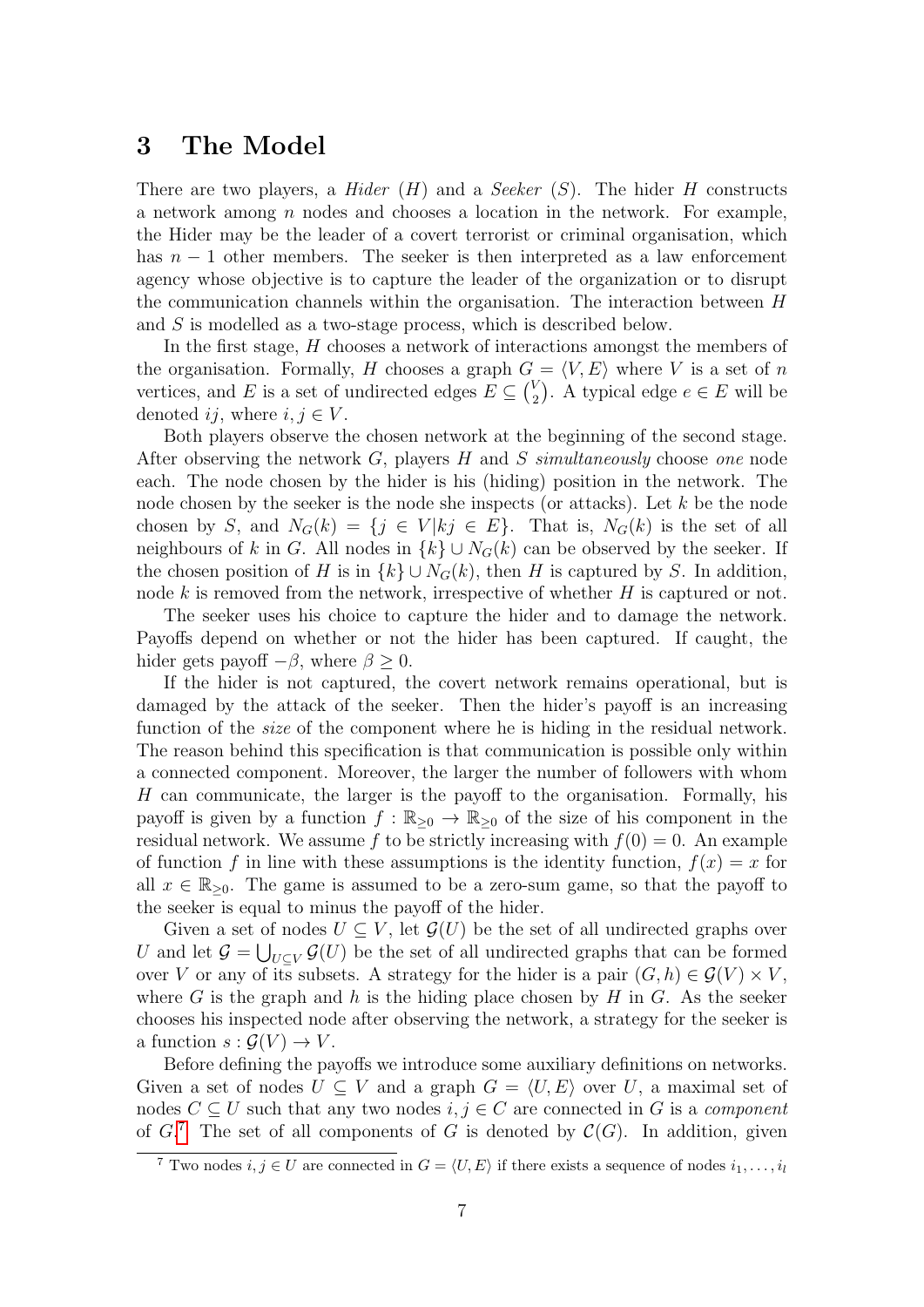$i \in U$ , let  $C_i(G)$  be the component in G containing i. Given a set of nodes  $U \subseteq V$ , a graph  $G = \langle U, E \rangle$  over U, and a set of nodes  $U' \subseteq U$ , let  $G[U'] = \langle U', E[U'] \rangle$ with  $E[U'] = \{ij \in E : \{i, j\} \subseteq U'\}$  be the subgraph of G induced by U'. Given a node  $k \in V$  let  $G - k = G[U \setminus \{k\}]$  be the *residual network* obtained from G by removing  $k$  and all its links from  $G$ .

Given the strategy profile  $((G, h), s)$ , the payoff to the hider is

$$
\Pi^H(G, h, s) = \begin{cases}\n-\beta & \text{if } h \in \{s(G)\} \cup N_G(s(G)) \\
f(|C_i(G - s(G))|) & \text{otherwise.} \n\end{cases}
$$
\n(1)

The payoff to the seeker is  $\Pi^S((G,h),s) = -\Pi^H((G,h),s)$ .

The cycle network and the core-periphery networks will be important in our analysis. The cycle network is a connected network where every node has exactly two neighbours.

A core-periphery network over a set  $V = P \cup C$  of n nodes is defined as follows. There are  $q \geq \lceil n/2 \rceil$  core nodes in set  $C = \{c_1, \ldots, c_q\}$  and  $m \leq \lfloor n/2 \rfloor$  periphery nodes in set  $P = \{p_1, \ldots, p_m\}$ . Nodes of the core form a connected graph, while each periphery node,  $p_i$  with  $1 \leq i \leq m$ , is connected to core node  $c_i$ . Nodes of the core which are not connected to a periphery node are called orphaned. Figure [2](#page-7-0) illustrates a core-periphery network with orphaned nodes.

![](_page_7_Figure_6.jpeg)

<span id="page-7-0"></span>Figure 2: A core-periphery network over 39 nodes, with 15 periphery nodes and 9 orphaned core nodes.

A particular class of core-periphery networks, which we call maximal, plays a crucial role in our characterisation. If  $n$  is even, a core-periphery network is such that  $i_0 = i$ ,  $i_n = j$ , and for all  $k \in \{1, ..., l\}$ ,  $i_{k-1}i_k \in E$ .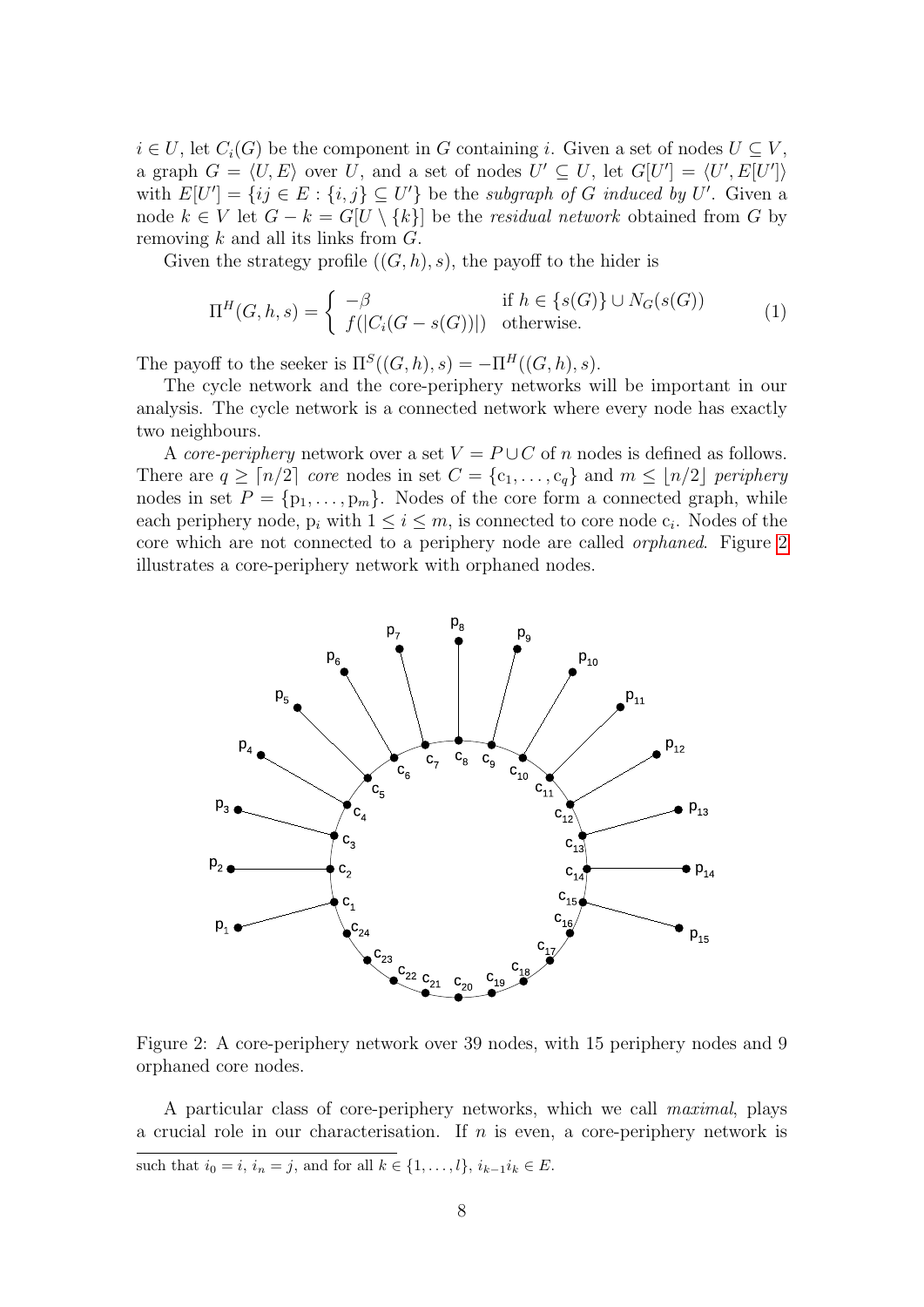maximal if and only if it has  $n/2$  periphery nodes and nodes of the core form a 2-connected graph.<sup>[8](#page-8-0)</sup> If *n* is odd, a core-periphery network is maximal if and only if it has  $(n-3)/2$  periphery nodes (and hence 3 orphaned nodes), nodes of the core form a 2-connected graph, and one orphaned node has exactly the two other orphaned nodes as its neighbours. Examples of maximal core-periphery networks are presented in Figure [3.](#page-8-1)

![](_page_8_Figure_1.jpeg)

<span id="page-8-1"></span>Figure 3: Maximal core-periphery networks over 16 nodes (left) and 17 nodes (right).

### 4 The Characterisation Results

Our objective in this section is to provide optimal networks for the hider as well as to characterise the hiding and the seeking strategies on these networks. We show in our main result (Theorem [1\)](#page-16-0) that these networks consist of a number of singleton nodes and a connected component which either contains a cycle with at least a third of the nodes connected to only two agents or has a particular core periphery topology.

We state and prove a preliminary lemma that will be useful in proving the main result. The lemma asserts that in an optimal network there cannot be a component containing just two or three nodes.

<span id="page-8-2"></span>Lemma 1. Suppose G is an optimal network for H whose set of non-singleton components is  $X$ . Then, each component  $C \in \mathcal{X}$  contains at least 4 nodes.

*Proof.* Suppose the lemma is not true and some  $C \in \mathcal{X}$  has exactly three nodes,  $C = \{n_1, n_2, n_3\}$ . Following standard arguments, C must have a non-empty intersection with the support of  $H$ 's optimal hiding strategy as well as  $S$ 's optimal seeking strategy, given  $G$ . (If not, the hider or the seeker would have profitable deviations). Moreover, conditional on hiding in C, H is caught with probability  $\rho$ , where  $\rho$  is the total probability with which S seeks in C. This is true because S can always search one node in C that has two neighbours, and hence observe all nodes in the component.

<span id="page-8-0"></span><sup>8</sup> A graph is 2-connected if and only if it does not get disconnected after removing a single node.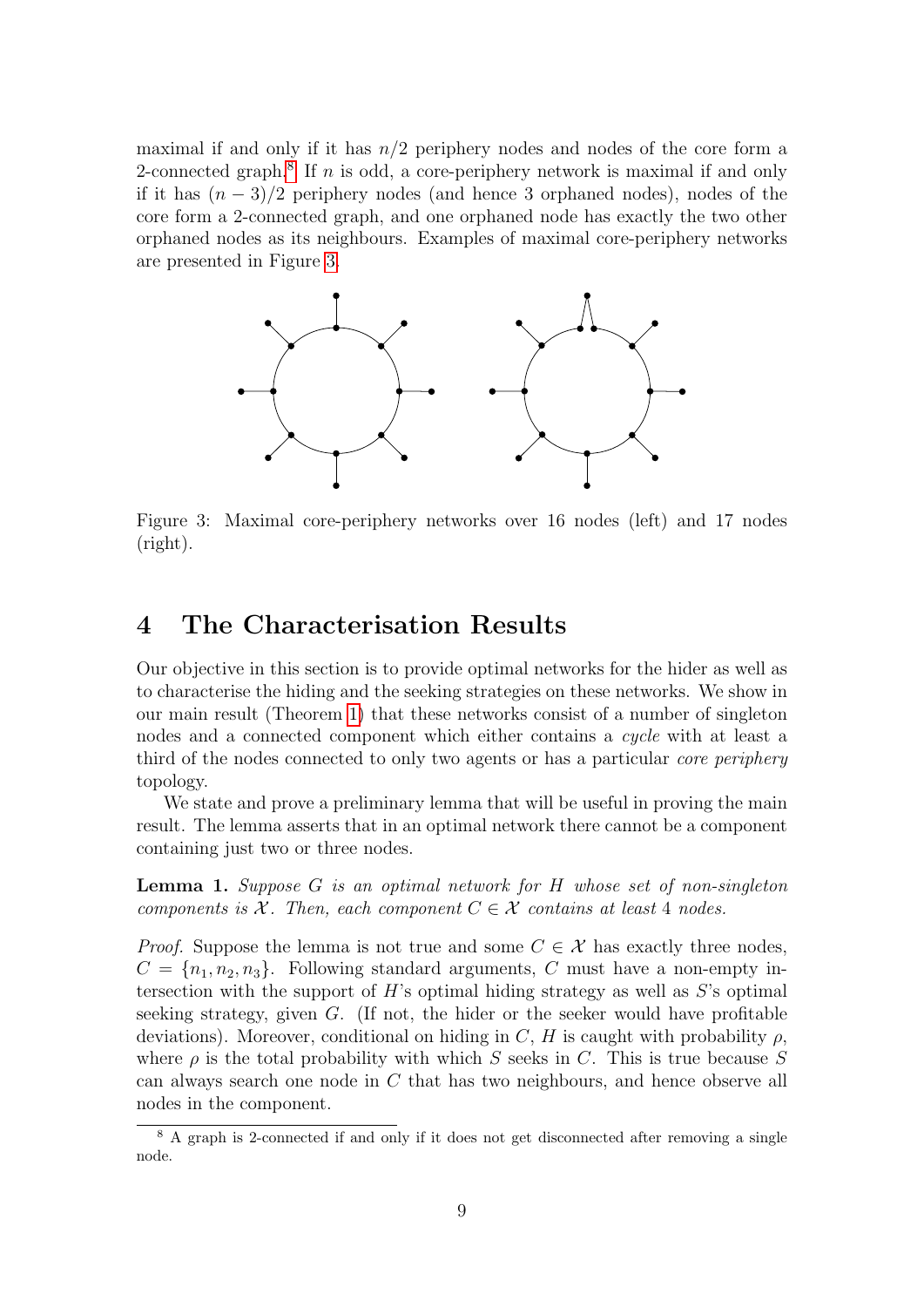Let  $G'$  be another network which coincides with  $G$  everywhere except that  $C$ is broken up into singleton components  $\{n_1\}$ ,  $\{n_2\}$ ,  $\{n_3\}$ . Moreover, suppose H's hiding strategy coincides with that in G everywhere on  $V \setminus C$ , while H distributes the earlier probability weight on C uniformly on the three nodes  $n_1$ ,  $n_2$ ,  $n_3$ . It is straightforward to check that  $H$ 's expected payoff in  $G'$  is strictly higher than his expected payoff in inspecting a node in the component  $C$ , which must be equal to his expected payoff of using a mixed strategy in G, contradicting optimality of G.

A similar argument rules out an optimal network containing a component with only two nodes.  $\Box$ 

Remark 1. An implication of this lemma is that the optimal network will either be completely disconnected with n singletons or will contain at most  $n-4$  singletons. This implication will be used throughout the proof of the theorem.

At this stage, we describe the main result of the paper informally (the formal statement appears at the end of this Section). Whether a cycle or a core-periphery topology is better for H depends on the value of the expression.

$$
T(n,s) = (n-s-3)f(n-s-1) - (n-s-2)f(n-s-2). \tag{2}
$$

We will construct an equilibrium with the following features.

- The optimal network G has a fixed number of singleton nodes  $s$  (that will be determined) where  $s \leq n-4$  or  $s = n$ .
- If  $T(n, s) \geq \beta$  and  $s \neq n$ , then G has a cycle component over  $n s$  nodes.
- If  $T(n, s) < \beta$ ,  $n s \geq 4$ , then G has a maximal core periphery component over  $n - s$  nodes.
- The hider mixes between hiding in the singleton nodes and in the connected component with probabilities that will be determined. When hiding in the singleton nodes, he mixes uniformly across all these nodes. When hiding in the connected component, he mixes uniformly across all the nodes when it is a cycle, mixes uniformly across the periphery nodes when it is a maximal core-periphery network over even number of nodes, and mixes between hiding in periphery nodes, mixing uniformly across them, and the middle orphaned node, otherwise.
- The seeker mixes between seeking in the singleton nodes and in the connected component. When seeking in the singleton nodes, he mixes uniformly across all these nodes. When seeking in the connected component, he mixes uniformly across all the nodes when it is a cycle, mixes uniformly across the core nodes when it is a maximal core-periphery network over even number of nodes, and mixes between seeking in the neighbours of periphery nodes, mixing uniformly across them, and the middle orphaned node, otherwise.

To get some intuition behind this construction, notice that the hider faces a tradeoff between the cost of being caught and the value he gets in the residual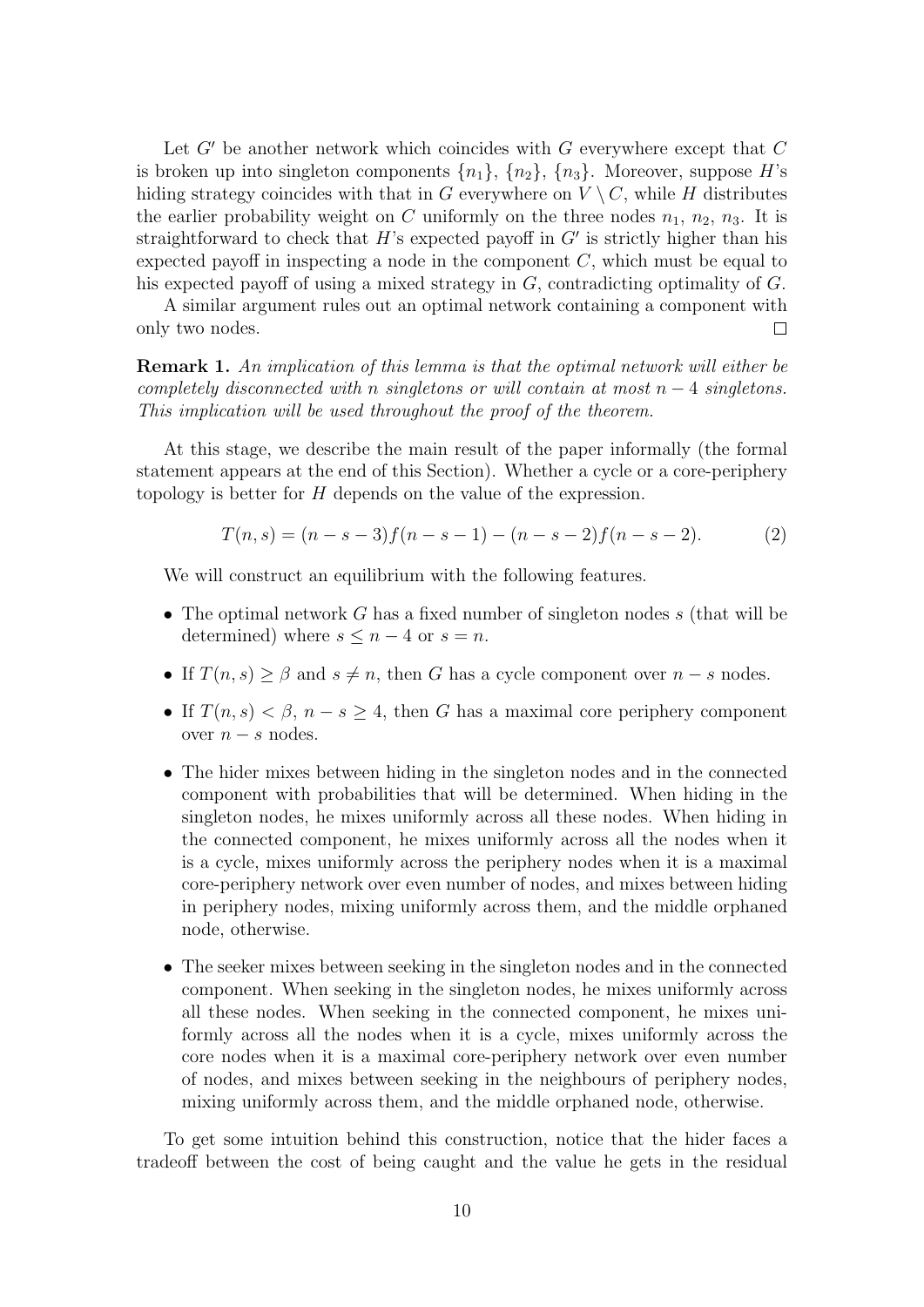network. Adding links in the network increases connectivity and hence secures a larger value after the seeker's action provided he is not caught. However, a larger number of links also leads to higher exposure and a greater probability of being caught, as it increases the size of the neighbourhoods of the nodes in which the hider can hide.

Given a number of singleton nodes s, the choice between a cycle and a coreperiphery network is influenced by the change in value of  $f$ , as measured by the quantity  $T(n, s)$ . The probability of being caught in a cycle of size  $n-s$  is  $3/(n-s)$ , as each node has exactly two neighbours, while only one node is lost from the cycle component if  $H$  is not caught. The probability of being caught in a maximal core-periphery network (if  $n - s$  is even) is  $2/(n - s)$  since the hider hides mixing uniformly across the periphery nodes; in the event of  $H$  not being caught, two nodes are lost from the core periphery component since the seeker seeks mixing uniformly across the core nodes. If the change in f between  $n-s-2$  and  $n-s-1$ is sufficiently large, so that  $T(n, s) > \beta$  then the marginal loss from an additional node being removed from a component is high, as compared to the penalty for being caught. In this case, a cycle is preferred over the core-periphery network. On the other hand, if the change in  $f$  is not sufficiently large, the marginal loss from an additional node being removed from a component is not sufficiently high and the hider prefers to opt for the safer core-periphery network.

The proof of the main theorem is rather long. We first give a brief sketch of the main steps of the proof. We start by constructing a feasible strategy of the seeker that, for each network over the set of nodes  $V$ , provides a (mixed) seeking strategy on that network. This strategy determines the payoffs the seeker can secure for each possible network over  $V$ . Since the game is zero-sum, minus these payoffs provide an upper bound on the payoff the hider can get for each network. Next, for each  $s \in \{0, \ldots, n-4, n\}$ , we construct a network that is optimal for the hider across all possible networks with exactly s singleton nodes. In the case of  $T(n, s) \geq \beta$ , as well as in the case of  $n - s$  being even, these networks yield payoffs to the hider that meet the upper bound determined in the first part of the proof. In the case of  $T(n, s) < \beta$  and odd  $n - s$ , the upper bound from the first part of the proof is not exact and we need additional computations to identify the optimal network. Finally, we show how the number of singleton nodes is determined to characterise the optimal network.

We now proceed to prove the theorem. We first introduce a partition of the nodes into different sets that will play a crucial role in the construction of a strategy for the seeker.

Given a (possibly disconnected) network G over the set of nodes V, node  $i \in V$ is a *singleton node* if  $|N_G(i)| = 0$ . The set of singleton nodes of G is denoted by  $S(G)$ . Node  $i \in V$  is a leaf if  $|N_G(i)| = 1$ . The set of leaves of G is denoted by  $L(G)$ . Given node  $i \in V$ , let  $l_i(G) = |N_G(i) \cap L(G)|$  denote the number of leaf-neighbours of i. Let  $D(G) = \{i \in L(G) : N_G(i) \subseteq L(G)\}\$ be the set of leaves connected to a leaf only. Such leaves constitute two-node components in  $G$ . The set  $D(G)$  can be partitioned into two equal-size subsets,  $D_1(G)$  and  $D_2(G)$ ,  $D_1(G) \cup D_2(G) = D(G)$ , such that for each  $l \in \{1,2\}$ , and any two distinct nodes, i, j, in  $D_l(G)$ , nodes i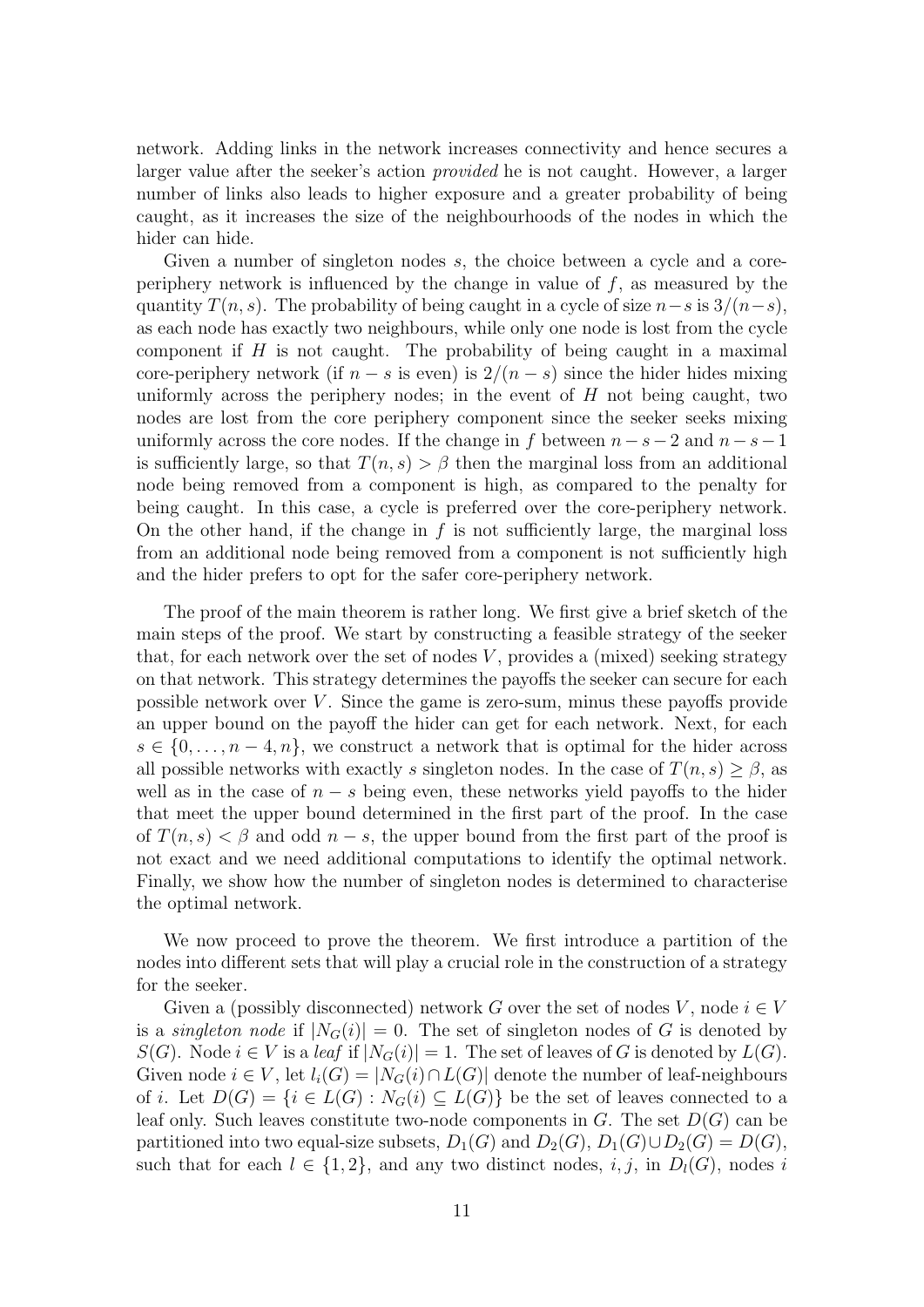and  $j$  are not connected in  $G$ . In other words, for any 2-node component of  $G$ , one of its nodes is in  $D_1(G)$  and the other one is in  $D_2(G)$ . We pick one such partition  $D_1(G), D_2(G)$ .

Let

$$
M(G) = \{ i \in V \setminus D_2(G) : l_i(G) = 1 \}
$$

be the set of nodes which are not in  $D_2(G)$  and are connected to exactly one leaf in G and let

$$
SL(G) = \{ i \in L(G) : N_G(i) \cap M(G) \neq \varnothing \}
$$

be the set of leaves connected to an element of  $M(G)$  (clearly  $D_2(G) \subseteq SL(G)$ ). Such leaves are called *singleton leaves*. Let  $R(G) = V \setminus (S(G) \cup SL(G) \cup M(G))$ be the set of nodes in G which are neither a singleton, nor a singleton leaf, nor a neighbour of a singleton leaf.

We now construct step by step a strategy for the seeker which guarantees a fixed payoff for any network G. Take any network G over V and let  $s = |S(G)|$  and  $m = |M(G)|$ . Moreover, let  $GR = G[R(G)]$  be the subnetwork of G generated by the set of nodes  $R(G)$ . In particular, when  $R(G) = \emptyset$ , GR is the empty network with empty sets of nodes and links. Let  $D(GR)$  be the set of nodes in  $R(G)$  that belong to two-element subsets of  $R(G)$ .

Consider a mixed strategy of player S,  $\sigma = (\sigma_1, \ldots, \sigma_n)$ , with the following probabilities:

$$
\boldsymbol{\sigma} = \lambda_{\rm S} \boldsymbol{\sigma}^{\rm S} + (1 - \lambda_{\rm S}) \left( \lambda_{\rm R} \boldsymbol{\sigma}^{\rm R} + (1 - \lambda_{\rm R}) \boldsymbol{\sigma}^{\rm M} \right) \tag{3}
$$

where  $\lambda_{\rm R}, \lambda_{\rm S} \in [0,1]$ , and

$$
\sigma_i^{\mathcal{S}} = \begin{cases} \frac{1}{s}, & \text{if } i \in S(G), \\ 0, & \text{otherwise,} \end{cases}
$$

$$
\sigma_i^{\mathcal{M}} = \begin{cases} \frac{1}{m}, & \text{if } i \in M(G), \\ 0, & \text{otherwise,} \end{cases}
$$

$$
\sigma_i^{\mathcal{R}} = \begin{cases} \frac{l_i(GR) + 1}{n - s - 2m}, & \text{if } i \in R(G) \setminus (L(GR), \\ 0, & \text{otherwise,} \end{cases}
$$

We first show that these probabilities are well-defined.

#### **Lemma 2.**  $\sigma$  is a feasible strategy for the seeker S.

*Proof.* Clearly,  $\sigma^S$  is a valid probability distribution as long as  $S(G) \neq \emptyset$ , that is  $s > 0$ . Similarly,  $\sigma^M$  is a valid probability distribution as long as  $M(G) \neq \emptyset$ , that is  $m \geq 1$ . We also claim that  $\sigma^R$  is a valid probability distribution as long as  $R(G) \neq \emptyset$ . To see this, notice that  $R(G)$  contains exactly  $n-s-2m$  nodes and  $\sigma^R$ can be obtained from a uniform distribution on  $R(G)$  by moving the probability mass assigned to leaves in GR to their neighbours. Lastly, notice that if  $S(G) \neq \emptyset$ , then either all the non-singleton nodes in G have degree 1, in which case  $M(G) \neq \emptyset$ , or there exists a node in G of degree 2 or more, in which case either  $M(G) \neq \emptyset$ or  $R(G) \neq \emptyset$ . Hence if  $S(G) \neq \emptyset$ , then either  $\sigma^M$  or  $\sigma^R$  is a valid probability distribution. By these observations,  $\sigma$  is a valid probability distribution as long as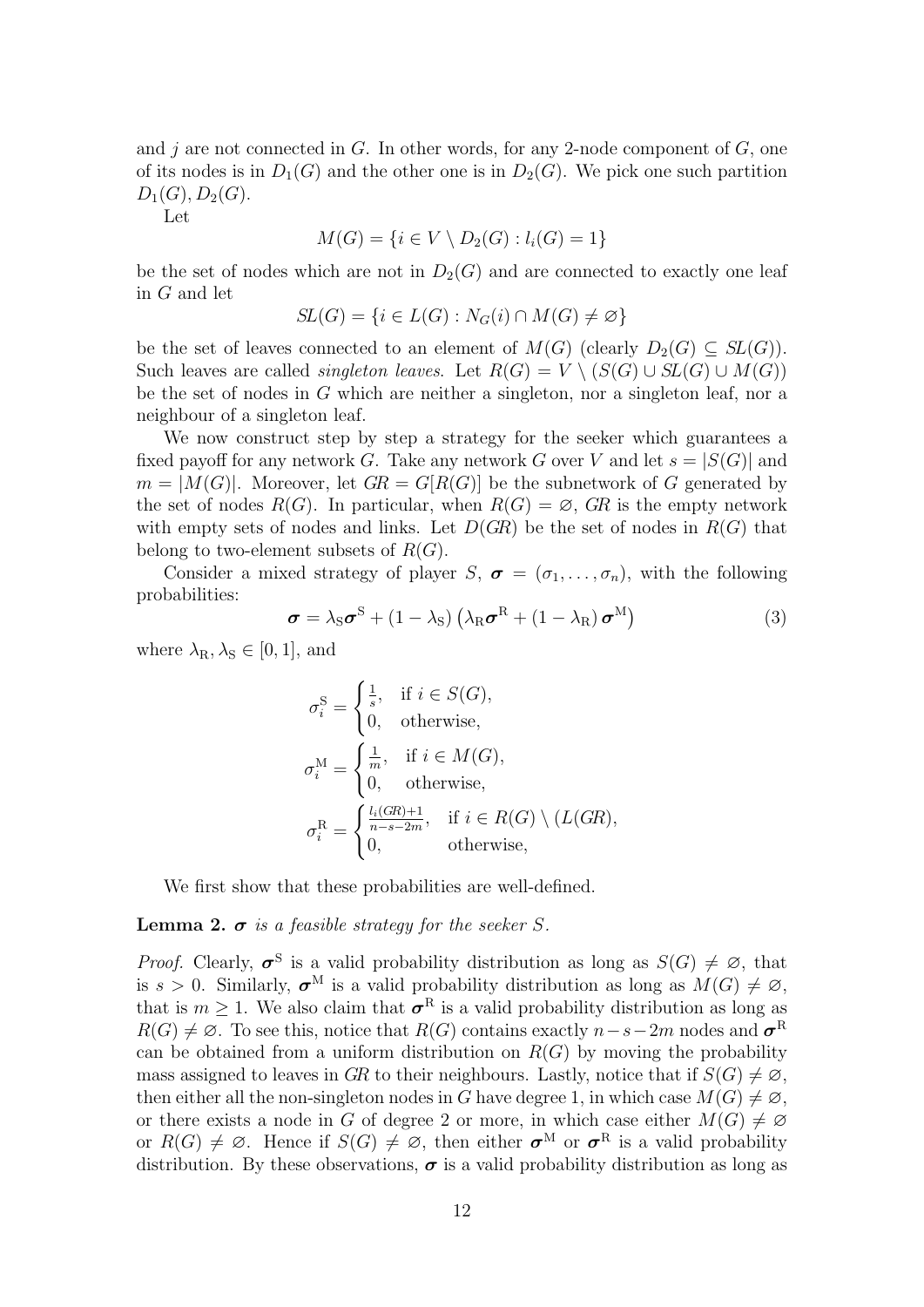$\lambda_{\rm S} = 1$ , if  $s = n$ ,  $\lambda_{\rm S} = 0$ , if  $s = 0$ ,  $\lambda_{\rm R} = 0$ , if  $R(G) = \emptyset$ , and  $\lambda_{\rm R} = 1$ , if  $m = 0$ . So, the lemma is true.  $\Box$ 

The idea behind the construction of strategy  $\sigma$  is as follows. With probability  $\lambda_{\rm S}$ , player S seeks in the set of singleton nodes,  $S(G)$ , and with probability  $(1-\lambda_{\rm S})$ he seeks outside this set. Conditional on seeking outside  $S(G)$ , with probability  $\lambda_R$  player S seeks in the set of nodes  $R(G)$  and with probability  $(1 - \lambda_R)$  he seeks in the set  $SL(G) \cup M(G)$ . When seeking in  $S(G)$ , S mixes uniformly across all the singleton nodes. When seeking in  $SL(G) \cup M(G)$ , S mixes uniformly across all the nodes neighbouring a singleton leaf, that is all the nodes in  $M(G)$ . Lastly, when seeking in the set of nodes  $R(G)$ , S mixes using strategy  $\sigma^R$ .

In the next two lemmas, we compute lower bounds on the probability of capture of the hider in different regions of the network.

<span id="page-12-0"></span>**Lemma 3.** The probability of capture of player H is at least  $\frac{3(1-\lambda_{\rm S})\lambda_{\rm R}}{(n-s-2m)}$ , if H hides in  $R(G) \setminus (S(GR) \cup SL(GR)).$ 

*Proof.* Take any node  $i \in R(G) \setminus (S(GR) \cup SL(GR) \cup D(GR))$ . Suppose, first, that i is not a leaf in GR, i.e.  $i \in R(G) \setminus L(GR)$ . Then i has at least two neighbours in  $R(G)$  and the probability that seeker seeks at i or at one of i's neighbours is at least  $(1-\lambda_S)\lambda_R3/(n-s-2m)$ . Suppose, next, that  $i \in L(GR) \setminus (SL(GR) \cup D(GR))$ . Then i has a neighbour  $j \in R(G)$  that has at least one more leaf neighbour in GR. Since  $\sigma_j = (1 - \lambda_s) \lambda_R^2 / (n - s - 2m)$ , the lemma is true.  $\Box$ 

We now narrow down the possible strategies,  $\sigma$ , by setting the value of  $\lambda_{\rm R}$ . This is done under the assumption that  $S(G) \neq V$ , that is  $s \leq n-4$  and there exist non-singleton nodes in G. Let

$$
\rho = \frac{(n-s-2m)(f(n-s-2)+\beta)}{3m(f(n-s-1)+\beta) + (n-s-2m)(f(n-s-2)+\beta)}
$$
  
=  $1 - \frac{3m(f(n-s-1)+\beta)}{3m(f(n-s-1)+\beta) + (n-s-2m)(f(n-s-2)+\beta)}$ 

and

<span id="page-12-2"></span>
$$
\lambda_{\mathcal{R}} = \begin{cases} 0, & \text{if } R(G) = \varnothing, \\ \rho, & \text{otherwise.} \end{cases}
$$
 (4)

Clearly  $\rho \in [0, 1]$  and  $\lambda_R \in [0, 1]$ .

<span id="page-12-1"></span>**Lemma 4.** The probability of capture of player H is at least  $\frac{3(1-\lambda_S)\lambda_R}{(n-s-2m)}$ , if H hides in  $S(GR) \cup SL(GR)$ .

*Proof.* In this case, i must have a neighbour, j, in  $M(G)$ . For otherwise i would be a singleton node in H or a singleton leaf in H and so i would belong to  $S(G) \cup M(G)$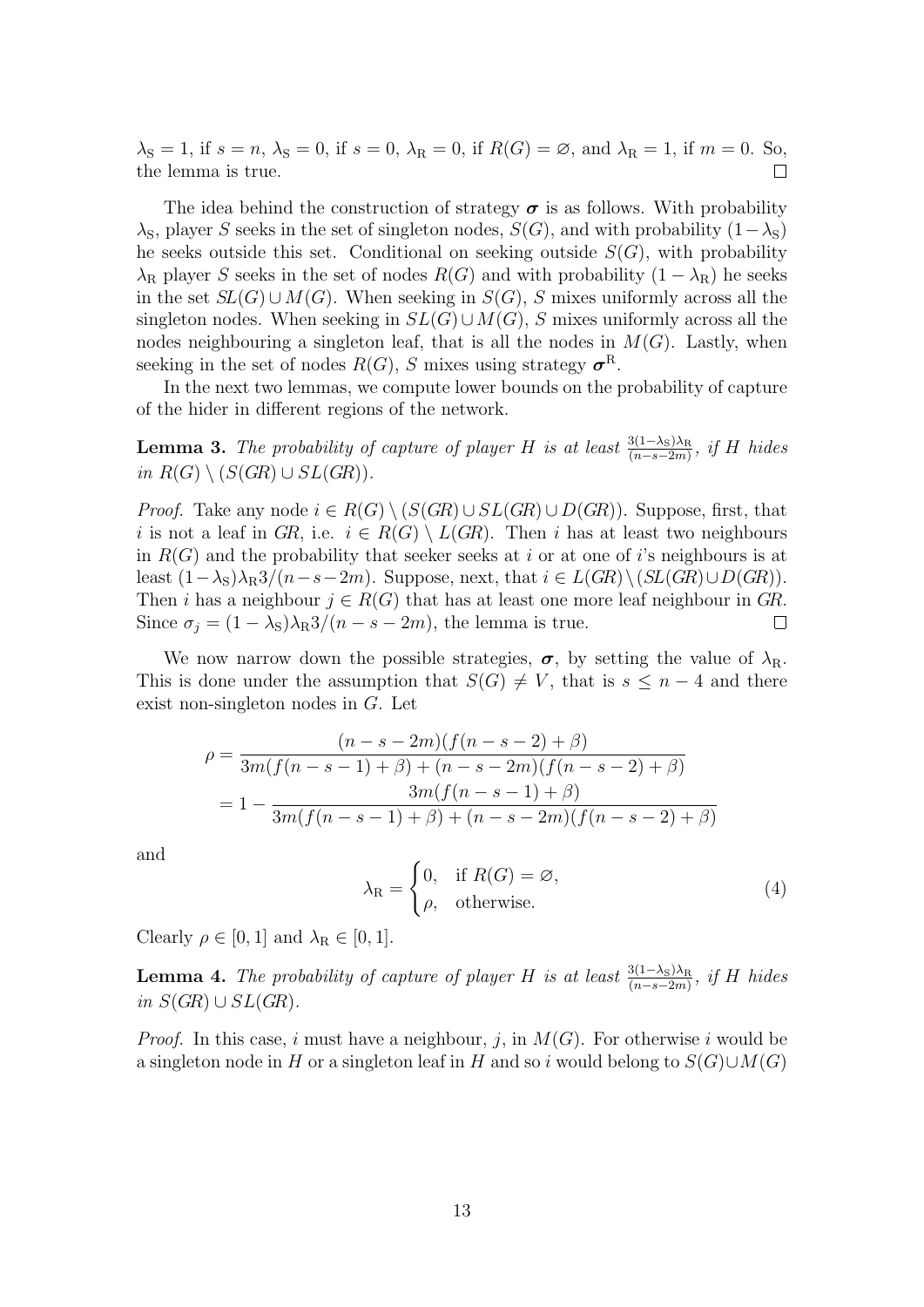and not to  $R(G)$ . Now, the probability of S putting a seeking resource in j is

$$
\sigma_j = (1 - \lambda_S)(1 - \lambda_R) \left(\frac{1}{m}\right)
$$
  
\n
$$
\geq (1 - \lambda_S) \min\left(1, \frac{3m(f(n - s - 1) + \beta)}{3m(f(n - s - 1) + \beta) + (n - s - 2m)(f(n - s - 2) + \beta)}\right) \left(\frac{1}{m}\right)
$$
  
\n
$$
= (1 - \lambda_S) \left(\frac{3(f(n - s - 1) + \beta)}{3m(f(n - s - 1) + \beta) + (n - s - 2m)(f(n - s - 2) + \beta)}\right)
$$
  
\n
$$
> (1 - \lambda_S) \left(\frac{3(f(n - s - 2) + \beta)}{3m(f(n - s - 1) + \beta) + (n - s - 2m)(f(n - s - 2) + \beta)}\right)
$$
  
\n
$$
= (1 - \lambda_S) \lambda_R \left(\frac{3}{n - s - 2m}\right).
$$

Thus i is caught with probability at least  $(1 - \lambda_s)\lambda_R 3/(n - s - 2m)$ .  $\Box$ 

We now use these characterisations to compute lower bounds on the expected payoff of the seeker when the hider hides in different parts of the network.

**Lemma 5.** Conditional on H hiding in a node of  $R(G)$  and S using  $\sigma$ , the expected payoff of S is at least

$$
L^{R}(n, m, s) = (1 - \lambda_{S}) \left( \lambda_{R} \left( \left( \frac{3}{n - s - 2m} \right) \beta - \left( 1 - \frac{3}{n - s - 2m} \right) f(n - s - 1) \right) - (1 - \lambda_{R}) f(n - s - 2) \right) - \lambda_{S} f(n - s) \quad (5)
$$

*Proof.* Suppose that H hides in  $R(G)$ . From Lemmas [3](#page-12-0) and [4,](#page-12-1) H is captured with probability at least  $(1-\lambda_s)\lambda_B 3/(n-s-2m)$  when S chooses  $\sigma$ . If not captured, only one node is removed when S searches in  $R(G)$ . With probability  $(1-\lambda_S)((1-\lambda_R),$ S searches in  $M(G)$  and removes two nodes, but does not capture H. Finally, with probability  $\lambda_{\rm S}$ , S searches in  $S(G)$ , and does not catch H. Then, her payoff is at least  $-f(n-s)$  – this happens if G is connected over  $n-s$  nodes.  $\Box$ 

Similarly, we compute a lower bound on the expected payoff of the seeker when the hider hides in  $M(G)$  or  $SL(G)$ :

**Lemma 6.** Conditional on H hiding in a node of  $M(G) \cup SL(G)$ , player S by choosing  $\sigma$  obtains a payoff of at least

<span id="page-13-0"></span>
$$
L^{\mathcal{M}}(n, m, s) = (1 - \lambda_{\mathcal{S}}) \left( (1 - \lambda_{\mathcal{R}}) \left( \left( \frac{1}{m} \right) \beta - \left( 1 - \frac{1}{m} \right) f(n - s - 2) \right) - \lambda_{\mathcal{R}} f(n - s - 1) \right) - \lambda_{\mathcal{S}} f(n - s), \quad (6)
$$

*Proof.* The probability of capture of H is at least  $(1 - \lambda_S)(1 - \lambda_R)1/m$ . If H is not captured, S guarantees that the component of the hider has size at most  $n - s - 2$ with probability  $(1 - \lambda_S)(1 - \lambda_R)$  when the attack is in  $M(G)$ . Furthermore, at least one node is removed with probability  $(1 - \lambda_s)\lambda_R$  when the attack is in  $R(G)$ . Finally, the component containing H has size at most  $n - s$  when the attack is in  $S(G)$ , and this happens with probability  $\lambda_{\rm S}$ .  $\Box$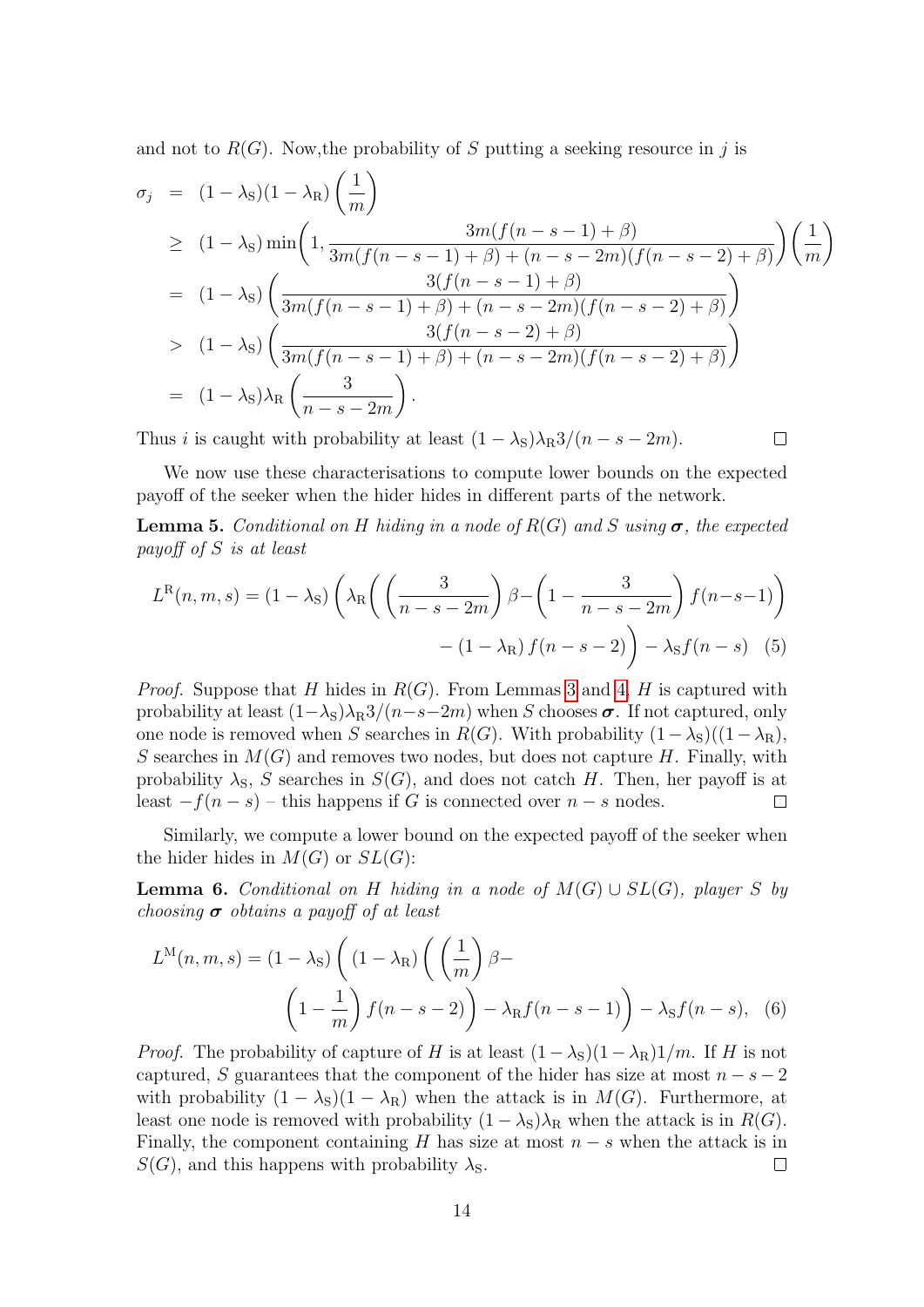We show in the Appendix that the chosen value of  $\lambda_R$  ensures that for any  $s \in \{0, \ldots, n-4\},\$ 

<span id="page-14-2"></span>
$$
L(n, m, s) = L^{R}(n, m, s) = L^{M}(n, m, s) = (1 - \lambda_{S})A(n, m, s) - \lambda_{S}f(n - s)
$$
 (7)

where  $A(n, m, s)$  is a complex function whose exact functional form is derived in the Appendix.

<span id="page-14-0"></span>**Remark 2.**  $A(n, m, s)$  is strictly decreasing in m if  $T(n, s) > \beta$  and strictly increasing in m if  $T(n, s) < \beta$ .

To complete the definition of strategy  $\sigma$  we compute the value of the probability of seeking in singleton nodes,  $\lambda_{S}$ . Conditional on H hiding in a node of  $S(G)$ , using any of the strategies  $\sigma$  defined above, player S obtains payoff of at least  $L^{S}(n, m, s) = \lambda_{S}B(s) - (1 - \lambda_{S}) f(1)$ , where

$$
B(s) = \left(\frac{1}{s}\right)\beta - \left(1 - \frac{1}{s}\right)f(1),
$$

regardless of the strategy of the hider, as the probability of capture is  $\lambda_{\rm S}/s$  and, in the case of not capturing the hider, S gets payoff  $-f(1)$ . Let

$$
\lambda_{\mathcal{S}} = \begin{cases} 1, & \text{if } s = n, \\ \frac{A(n,m,s) + f(1)}{A(n,m,s) + B(s) + f(1) + f(n-s)}, & \text{if } s \neq n \text{ and } A(n,m,s) > -f(1), \\ 0, & \text{otherwise.} \end{cases}
$$

To see that  $\lambda_s \in [0,1]$ , notice that  $B(s) > -f(1) \geq -f(n-s)$ , for any  $\beta \geq 0$  and  $0 \leq s \leq n-4$ .

It is straightforward to verify the following for any  $s \in \{0, \ldots, n-4\}$ :

- (i) if  $A(n, m, s) > -f(1)$ , then  $L^{s}(n, m, s) = L(n, m, s)$ .
- (ii) if  $A(n, m, s) \leq -f(1)$  then  $L^{s}(n, m, s) \geq L(n, m, s)$ .

To summarize, the lower bound on the payoff of  $S$  in  $G$ , secured by the strategy  $\sigma$ , is given by

$$
Q(n, m, s) = \begin{cases} B(n), & s = n \\ \frac{A(n, m, s)B(s) - f(1)f(n - s)}{A(n, m, s) + B(s) + f(1) + f(n - s)}, & \text{if } s \le n - 4 \text{ and } A(n, m, s) > -f(1), \\ A(n, m, s), & \text{otherwise,} \end{cases}
$$
(8)

This, together with Remark [2](#page-14-0) and Claim [1](#page-28-0) in the Appendix, yields the following crucial fact.

<span id="page-14-1"></span>**Remark 3.** For all  $s \leq n-4$ ,  $Q(n, m, s)$  is minimised at  $m = (n - s)/2$ , when  $T(n, s) < \beta$ , and is minimised at  $m = 0$ , when  $T(n, s) > \beta$ .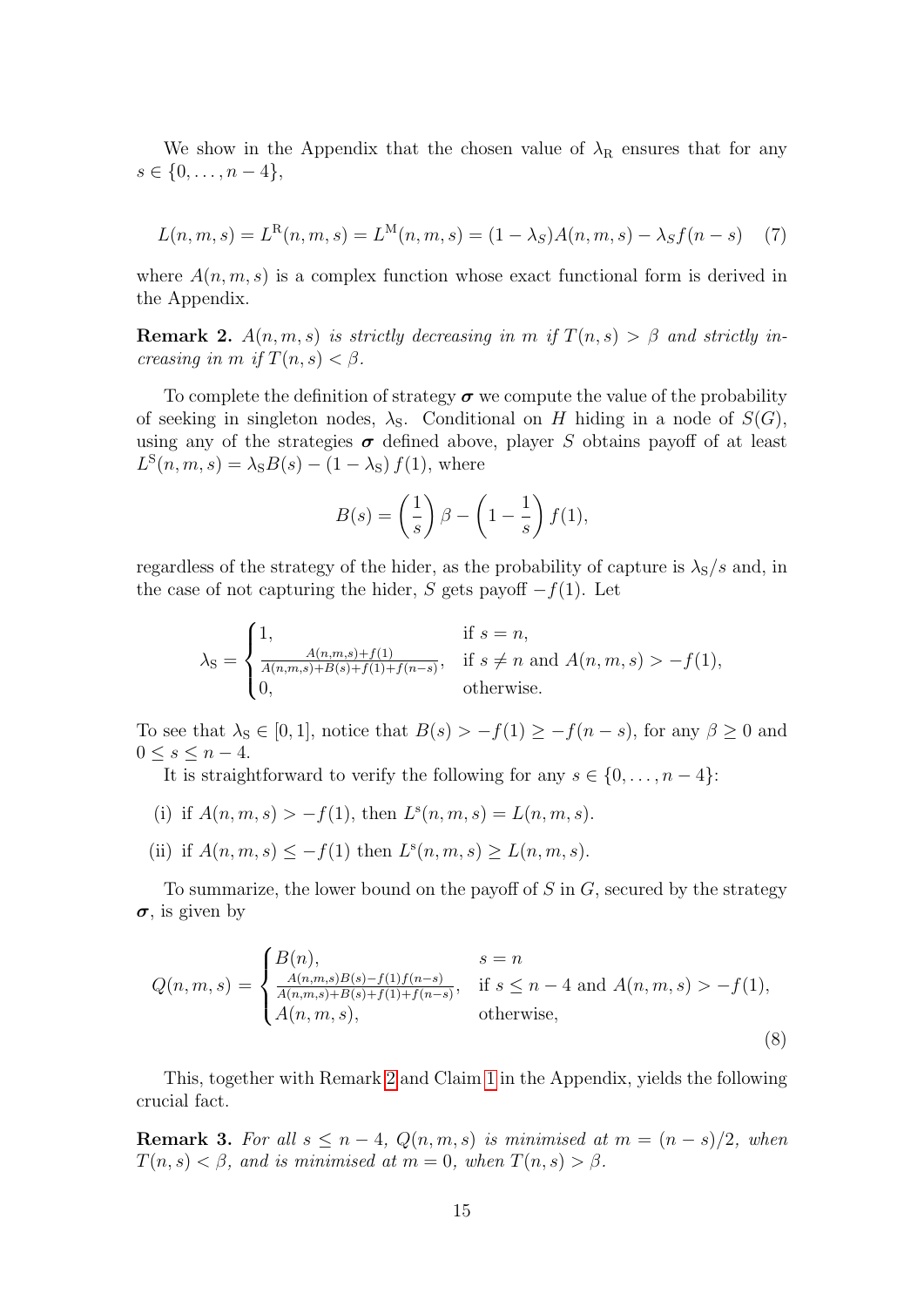Why is Remark [3](#page-14-1) important? Since the game is zero-sum, the lower bound on the payoff of S is also the upper bound on the payoff of  $H$ . Since the upper bound on H's payoff will be when  $Q(n, m, s)$  is minimised, Remark [3](#page-14-1) indicates the nature of the optimal network for H.

Fix the number of singleton nodes,  $s \leq n-4$ . Define a new function  $Q(n, s)$  as follows

$$
\bar{Q}(n,s) = \begin{cases}\nQ(n,0,s), & \text{if } s \le n-4 \text{ and } T(n,s) \ge \beta, \\
Q(n,(n-s)/2,s), & \text{if } 0 \le s \le n-4, \ T(n,s) < \beta \text{ and } n-s \text{ is even,} \\
Q(n,(n-s-3)/2,s), & \text{if } 0 \le s \le n-4, \ T(n,s) < \beta \text{ and } n-s \text{ is odd.}\n\end{cases}
$$

Consider first the case where  $n - s$  is even.

<span id="page-15-0"></span>**Lemma 7.** Suppose H builds a network with s singleton nodes such that  $n - s$ is even. Then, an optimal strategy for H provides H with payoff  $-\overline{Q}(n, s)$ . If  $T(n, s) < \beta$ , G is optimal if the subnetwork over  $n - s$  nodes is a maximal coreperiphery network. If  $T(n, s) > \beta$ , G is optimal if the subnetwork over  $n - s$  nodes is a cycle.

*Proof.* Fix s such that  $n - s$  is even. Let

$$
\bar{A}(n,s) = \begin{cases} A(n,(n-s)/2,s), & \text{if } T(n,s) < \beta, \\ A(n,0,s), & \text{if } T(n,s) \ge \beta. \end{cases}
$$

and let

<span id="page-15-1"></span>
$$
\kappa = \begin{cases} \frac{B(s) + f(1)}{\bar{A}(n,s) + B(s) + f(n-s) + f(1)} & \text{if } \bar{A}(n,s) > -f(1), \\ 1, & \text{otherwise.} \end{cases} \tag{9}
$$

Let  $H$  choose a network  $G$  such that :

- (i) G has exactly s singletons.
- (ii) G is a maximal core periphery on  $n s$  nodes if  $T(n, s) < \beta$ .
- (iii) G is a cycle on  $n s$  nodes if  $T(n, s) \geq \beta$ .

Moreover, suppose that the hider hides in the component of size  $n - s$  with probability  $\kappa$ , mixing uniformly on the periphery nodes in the case of the component being a core-periphery network, and mixing uniformly over all its nodes in the case of the component being a cycle. Also, she hides in the singleton nodes with probability  $1 - \kappa$ , mixing uniformly on them. By similar arguments to those used for  $\lambda_{\rm S}$  above,  $\kappa \in [0,1]$  and so the strategy is valid.

If the seeker seeks in the singleton nodes, this yields payoff of at least  $\kappa f(n$ s) − (1 −  $\kappa$ ) $B(s)$  to the hider. Similarly, if the seeker seeks in the core-periphery component, this yields payoff of at least  $-\kappa A(n, s) + (1-\kappa) f(1)$  to the hider. With the value of  $\kappa$ , above, both values are equal in the case of  $\bar{A}(n, s) > -f(1)$ , and the latter is greater, otherwise.

Hence, the strategy guarantees a payoff  $-\kappa \bar{A}(n, s) + (1 - \kappa)f(1)$  to the hider. Note that

$$
-\kappa \bar{A}(n,s) + (1-\kappa) f(1) = -\bar{Q}(n,s)
$$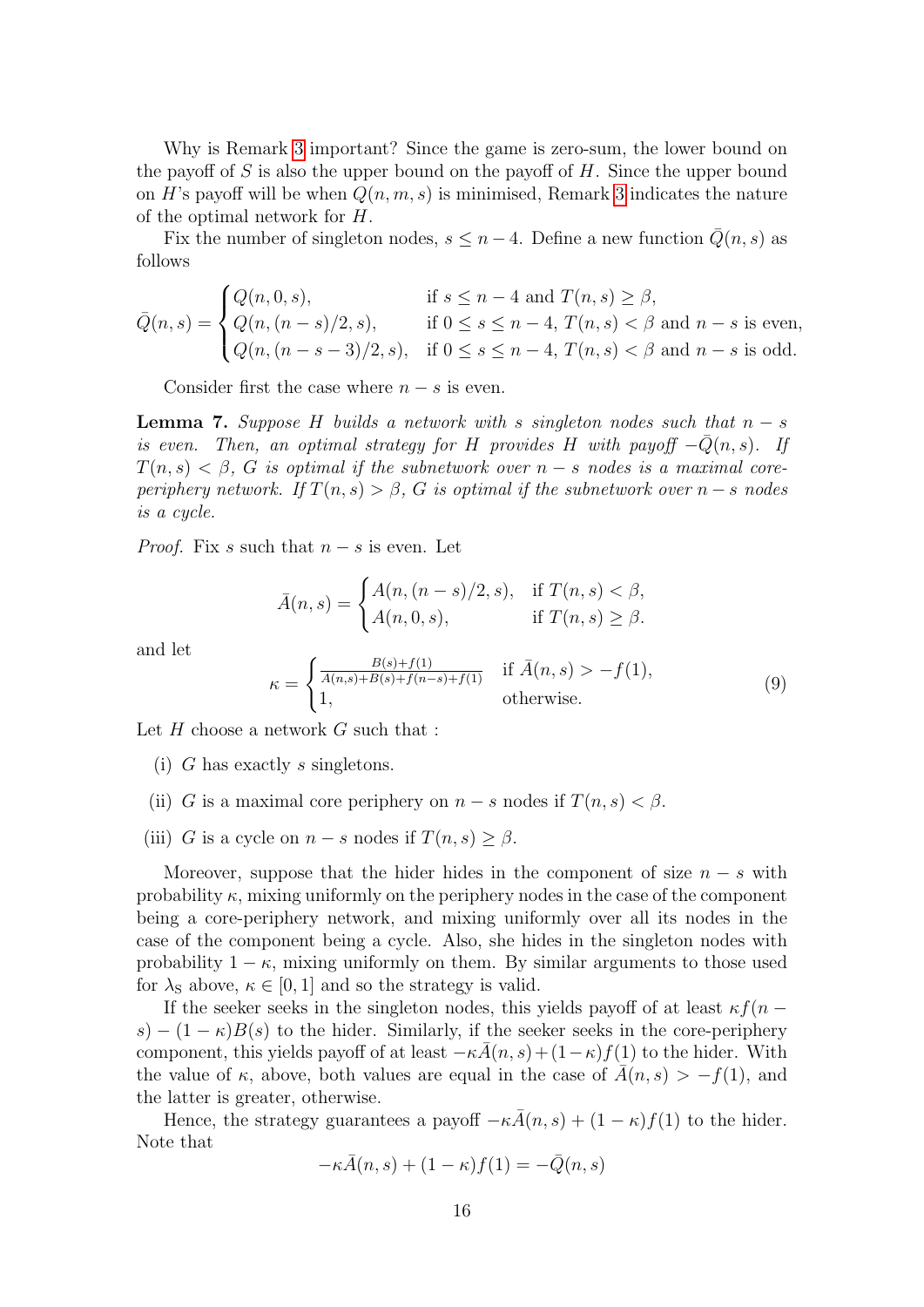As we have mentioned before,  $-\overline{Q}(n, s)$  is the maximal payoff the hider can get on any network with exactly s singleton nodes and hence the network constructed above as well as the hiding strategy must be optimal for the hider.  $\Box$ 

Next, consider the case of  $n - s$  being odd. The proof of the following lemma is in the Appendix.

<span id="page-16-1"></span>**Lemma 8.** Suppose that  $n - s$  is odd. Then, an optimal strategy for H gives him a payoff of  $-Q(n,(n-s-3)/2,s)$ . If  $T(n,s) < \beta$ , G is optimal if the subnetwork over n – s nodes is a maximal core-periphery network. If  $T(n, s) > \beta$ , G is optimal if it the subnetwork over  $n - s$  nodes is a cycle.

Since the game is zero-sum, the hider maximises his payoff when the seeker's payoff is minimised. Therefore, an optimal network has  $s \in S^*(n)$  singleton nodes, where

$$
S^*(n) = \arg\min_{s \in \{0, \dots, n\}} \bar{Q}(n, s).
$$

Lemmas [7](#page-15-0) and [8](#page-16-1) have therefore proved the characterization result that we summarize in the following Theorem.

<span id="page-16-0"></span>**Theorem 1.** For any number of nodes,  $n \geq 1$ , and any  $\beta \geq 0$  there exists an equilibrium of the game,  $((G, h), s)$  such that

- G has exactly  $s \in S^*(n)$  singleton nodes and either  $s \leq n-4$  or  $s = n$ .
- If  $T(n, s) \geq \beta$  and  $n-s \geq 4$  then G has a cycle component over the remaining  $n - s$  nodes.
- If  $T(n, s) < \beta$ ,  $n s \geq 4$  then G has a maximal core-periphery component over  $n - s$  nodes.
- The hider mixes between hiding in the singleton nodes and in the connected component. When hiding in the singleton nodes, he mixes uniformly across all these nodes. When hiding in the connected component, he mixes uniformly across all the nodes (when it is a cycle), mixes uniformly across the periphery nodes (when it is a maximal core-periphery network and  $n - s$  is even), and mixes between hiding in periphery nodes, mixing uniformly across them, and the middle orphaned node (otherwise).
- The seeker mixes between seeking in the singleton nodes and in the connected component. When seeking in the singleton nodes, he mixes uniformly across all these nodes. When seeking in the connected component, he mixes uniformly across all the nodes (when it is a cycle), mixes uniformly across the core nodes (when it is a maximal core-periphery network and  $n - s$  is even), and mixes between seeking in the neighbours of periphery nodes, mixing uniformly across them, and the middle orphaned node (otherwise).

Equilibrium payoff to the hider is  $-\overline{Q}(n, s)$ .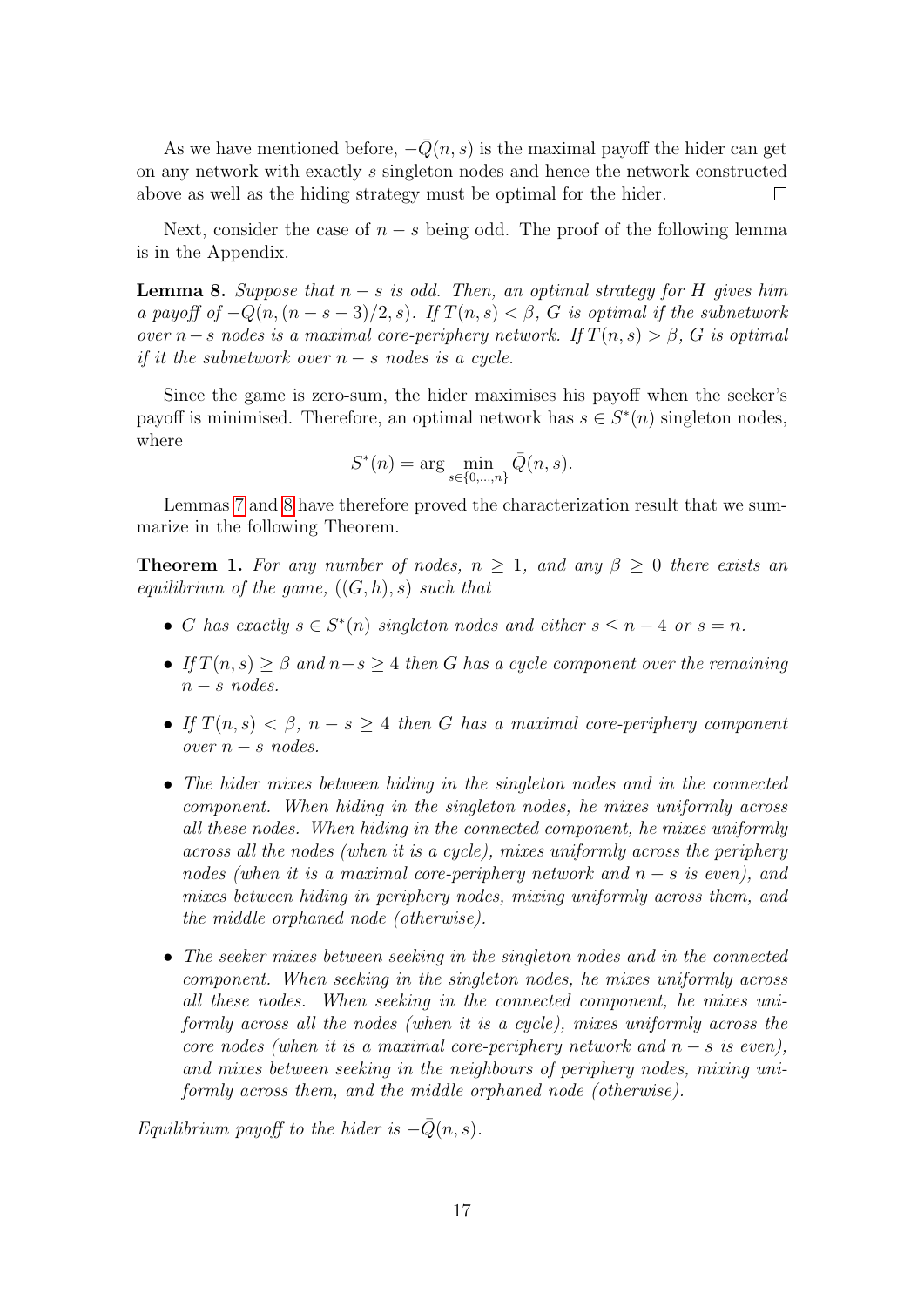We have shown in the proof of Theorem [1,](#page-16-0) that the equilibrium payoff to the seeker in an optimal network with at least one singleton node is a convex combination of  $B(s)$  which is greater than  $-f(1)$  and  $-f(1)$  and so it is at least  $-f(1)$ . Hence the payoff that the hider can secure in such a network is at most  $f(1)$ . Thus if the payoff the seeker can secure in a connected component of size n,  $A(n, 0)$  is smaller than  $-f(1)$ , then the payoff the hider can secure in such a component is  $-\bar{A}(n,0) > f(1)$ . If that inequality holds, it is optimal for the hider to choose a connected network without singleton nodes.

If, on the other hand, the cost of being caught,  $\beta$ , is sufficiently high then  $\overline{A}(n,0) > -f(1)$  and the payoff the hider can secure in a connected network,  $-A(n, 0)$ , is less than the payoff he gets if he is not caught in a singleton node. This leads the hider to construct a network with a smaller component and  $s \geq 1$ singleton nodes. If the cost of being caught is sufficiently high, it is optimal for the hider to choose a disconnected network with  $s = n$  singleton nodes.

The characterisation of equilibrium networks provided in Theorem [1](#page-16-0) is not complete. This Theorem displays network architectures which achieve the highest possible payoff for the hider, but does not show that these network topologies are unique. As we prove below, if  $T(n, s) < \beta$  the connected component must be a maximal core-periphery network. So in this case we obtain a complete characterization of equilibrium networks. If  $T(n, s) > \beta$  there exist network topologies other than the cycle which are optimal. We establish necessary properties that the optimal network topologies must possess.

<span id="page-17-0"></span>**Theorem 2.** For any number of nodes,  $n > 1$ , and any  $\beta > 0$ , if  $((G, h), s)$  is an equilibrium of the game then

- G has exactly  $s \in S^*(n)$  singleton nodes.
- If  $T(n, s) < \beta$ ,  $n s \geq 4$ , then G has a maximal core-periphery component over  $n - s$  nodes.
- If  $T(n, s) > \beta$ , then G has a 2-connected component over n s non-singleton nodes with at least  $\lceil (n - s)/3 \rceil$  nodes of degree 2 and the hider never hides in nodes of degree greater than 2 in equilibrium.

*Proof.* The fact that G must have exactly  $s \in S^*(n)$  singleton leaves is already established in proof of Theorem [1.](#page-16-0) For the properties of the remaining part of equilibrium network, we consider the cases of  $T(n, s) < \beta$  and  $T(n, s) > \beta$  separately.

Suppose that  $T(n, s) < \beta$ . Suppose first that  $n - s$  is even. Since  $Q(n, m, s)$ is decreasing in m and the maximum feasible value for m, when  $n - s$  is even, is  $(n - s)/2$ , the subnetwork over  $n - s$  non-singleton nodes in any optimal network must have  $(n - s)/2$  singleton leaves. If the network is optimal, the neighbours of the singleton leaves must form a 2-connected network. Otherwise, the seeker would obtain a payoff that is strictly higher than  $Q(n, s)$  by mixing uniformly on the neighbours of non-singleton leaves when seeking outside singleton nodes. This is because in the case of not capturing the hider, he will leave the subnetwork over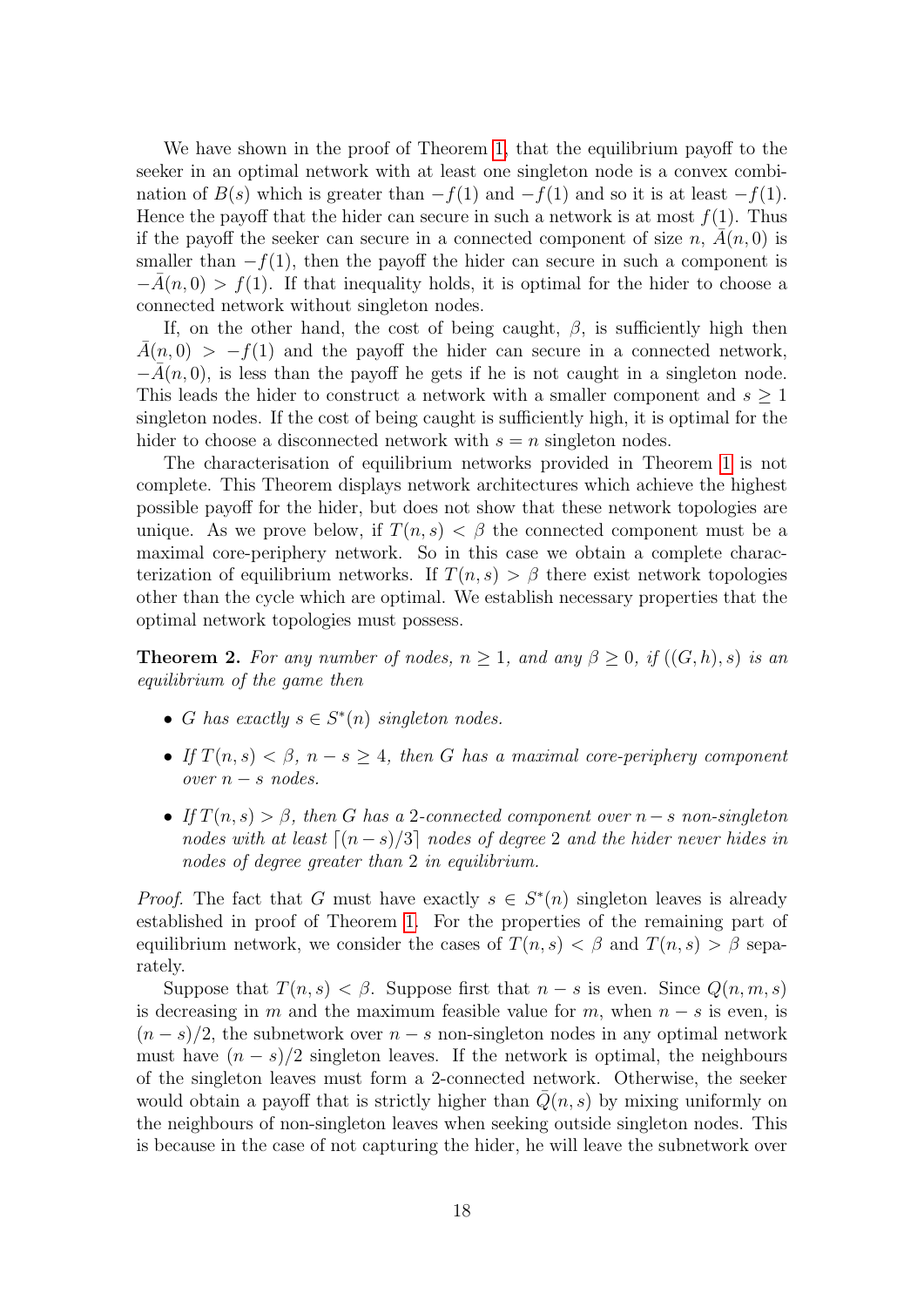$n-s$  nodes disconnected with non-zero probability. Hence the optimal subnetwork over  $n - s$  non-singleton nodes must be a maximal core-periphery network.

Second, suppose that  $n-s$  is odd. We have shown in proof of Lemma [8](#page-16-1) that the optimal number of singleton leaves in the subnetwork over  $n-s$  non-singleton nodes is  $(n-s-3)/2$ . Moreover, as we argued above, nodes which are not singleton leaves must form a 2-connected network. Thus this subnetwork must be a core-periphery network with 2-connected core and three orphaned nodes.

What remains to be shown is that one of the orphaned nodes must have exactly the other two orphaned nodes as its neighbours in this subnetwork. Since the subnetwork formed by the nodes of the core must be 2-connected, any node of the core must have at least two neighbours. Suppose, to the contrary, that each of the orphaned nodes has at least one neighbour that is not an orphaned node. Then, mixing uniformly on non-orphaned core nodes, the seeker captures the hider with higher probability than in a maximal core-periphery network (regardless of the strategy of the hider) and causes the same damage in the case of not capturing the hider. This results in strictly lower payoff to H than  $-\overline{Q}(n, s)$  and so the network is not optimal. Therefore the neighbours of one of the orphaned nodes must be exactly the two other orphaned nodes.

Suppose next that  $T(n, s) > \beta$ . In this case,  $Q(n, m, s)$  is increasing in m and so the optimal network has no singleton leaves in the subnetwork over the  $n - s$ non-singleton nodes.

Let U be the set of  $n - s$  non-singleton nodes in the network and let F be the subnetwork over this set of nodes. As argued above, the seeker has a seeking strategy that guarantees him a probability of capture at least  $3/(n-s)$  in F. If F is not 2-connected, the seeker will leave the subnetwork disconnected in the event of not capturing  $H$ . This gives strictly lower payoff to  $H$  than in the cycle. Hence  $F$  must be 2-connected. Hence all the nodes in  $F$  have degree at least 2.

Suppose that F has  $t < \lceil (n - s)/3 \rceil$  nodes of degree 2. Note that since F is 2-connected, only one node is removed if  $H$  is not captured. So, the expected payoff of  $H$  (and hence  $S$ ) only depends on the probability of capture. Consider any strategy  $\eta$  of H and let T be its support on U. Let  $\sigma'_T$  be a mixed strategy of the seeker that mixes uniformly on  $N_F[T]$ .<sup>[9](#page-18-0)</sup> Let  $\sigma_T = \lambda \sigma'_T + (1 - \lambda) \sigma^S$  be a strategy of the seeker that mixes uniformly on the singleton nodes with probability  $1 - \lambda$  and uses  $\sigma'_T$  with probability  $\lambda$ , where  $\lambda$  is such that the lower bound on the expected payoff to the seeker when the hider hides in  $T$  is equal to the lower bound on the expected payoff to the seeker when the hider hides in singleton nodes.

Notice that the lower bound on the expected payoff to the seeker from using  $\sigma'_T$  when the hider hides in T is strictly higher than 3/(n – s). For if T contains a node of degree at least 3 then the seeker captures the hider with probability strictly greater than  $3/|N_F|T|| \geq 3/(n-s)$ , and if T does not contain a node of degree 3 then  $|N_F[T]| \leq 3|T| < n - s$  and the seeker captures the hider with probability  $3/|N_F|T| > 3/(n-s)$ . Hence there exists  $p_T > \overline{Q}(n, s)$  such that the expected payoff to the seeker from using  $\sigma_T$  against any strategy of the hider,  $\eta$ , with support T on U is at least  $p_T$ . Taking  $\varepsilon = \min_{T \subset U} (\overline{Q}(n, s) - p_T)$  shows that

<span id="page-18-0"></span><sup>&</sup>lt;sup>9</sup> Given graph  $G = \langle V, E \rangle$  and a set of nodes  $U \subseteq V$ , set  $N_G[U] = U \cup \{v \in V : uv \in V\}$ E for some  $u \in U$  is the *closed neighbourhood* of U in G.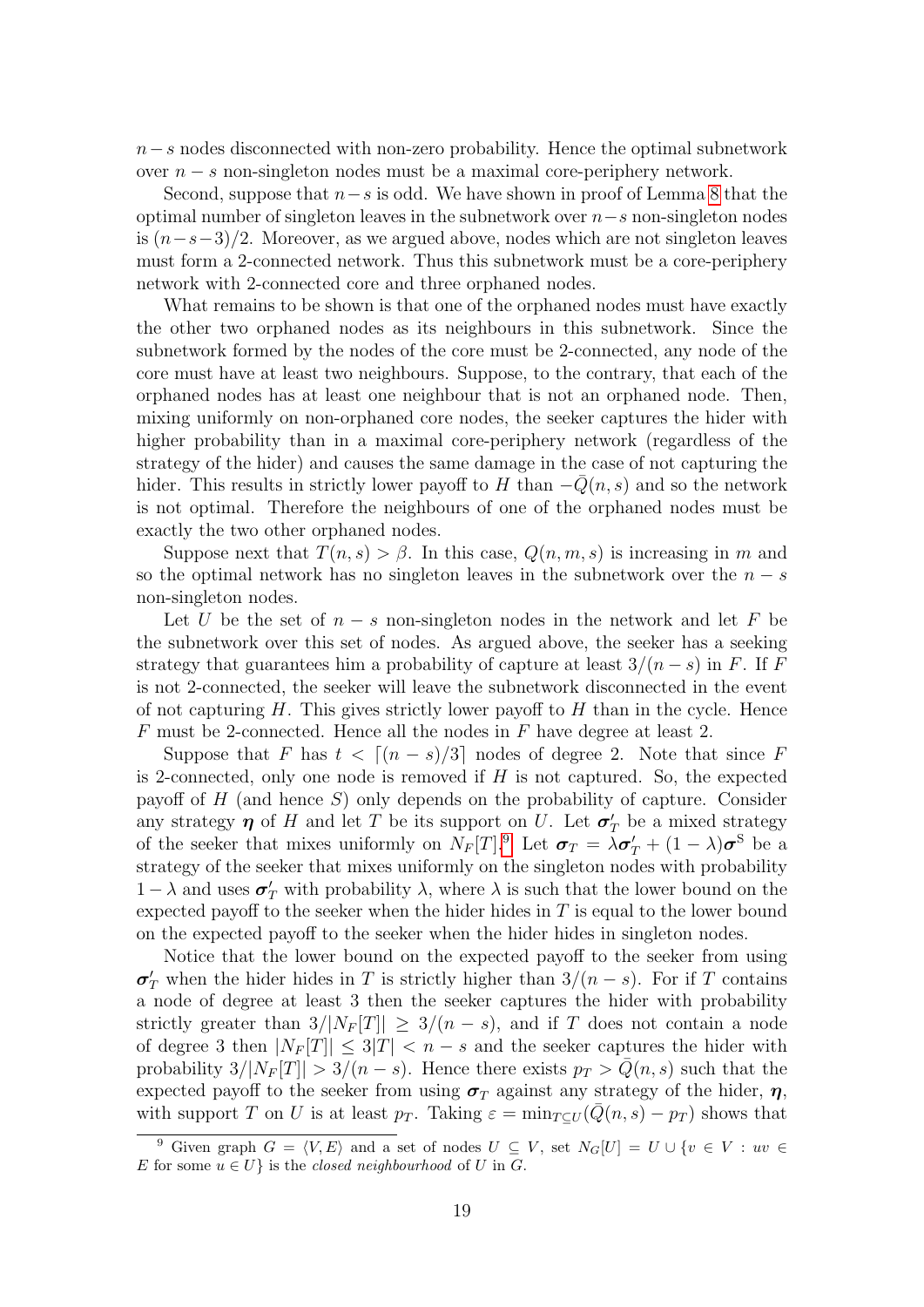F cannot be optimal for H.

Notice also that if the support of  $H$ 's strategy in a network with 2-connected component F contains nodes of degree greater then 3 then strategy  $\sigma$  guarantees the seeker payoff strictly greater than  $\overline{Q}(n, s)$ . Therefore, in equilibrium, the hider never hides in nodes of degree greater than 2 in the 2-connected component of an optimal network.  $\Box$ 

We next provide examples of topologies of the connected component other than the cycle in equilibrium networks for the case of  $T(n, s) > \beta$ . Suppose that  $n-s =$ 3t where  $t > 2$  is an integer. Let U be the set of nodes of the component. Suppose that the nodes in U are connected, forming a cycle, and let  $T \subseteq U$ ,  $|T| = t$ , be a subset of the nodes such that any two nodes in  $T$  are separated by two nodes from  $U \setminus T$ . Any network obtained from the cycle by adding links between the nodes in  $U \setminus T$  is optimal (an example is presented in Figure [4\)](#page-19-0). Both players mixing uniformly on  $U$  is an equilibrium on any such network.

![](_page_19_Figure_3.jpeg)

<span id="page-19-0"></span>Figure 4: An optimal component for  $n - s = 12$ .

Theorems [1](#page-16-0) and [2](#page-17-0) provide a characterization of optimal networks for the hider in terms of the quantity  $T(n, s)$ . As this expression is not transparent, we provide sufficient conditions on the utility function  $f(\cdot)$  which guarantee that the connected component of an optimal network is a maximal core-periphery network.

Theorem 3. Suppose that either

- (i) f is concave, or
- (ii) f is convex and for all  $x > 2$

$$
f(x+1) < \frac{x}{x-1}f(x)
$$

Then, for all  $n \geq 1$ , and any  $\beta \geq 0$ , G is an equilibrium network if and only if G has  $s \in S^*(n)$  singleton nodes and a maximal core-periphery component over  $n-s$ nodes. In addition, if f is linear then  $S^*(n) = \{0, 1, n\}.$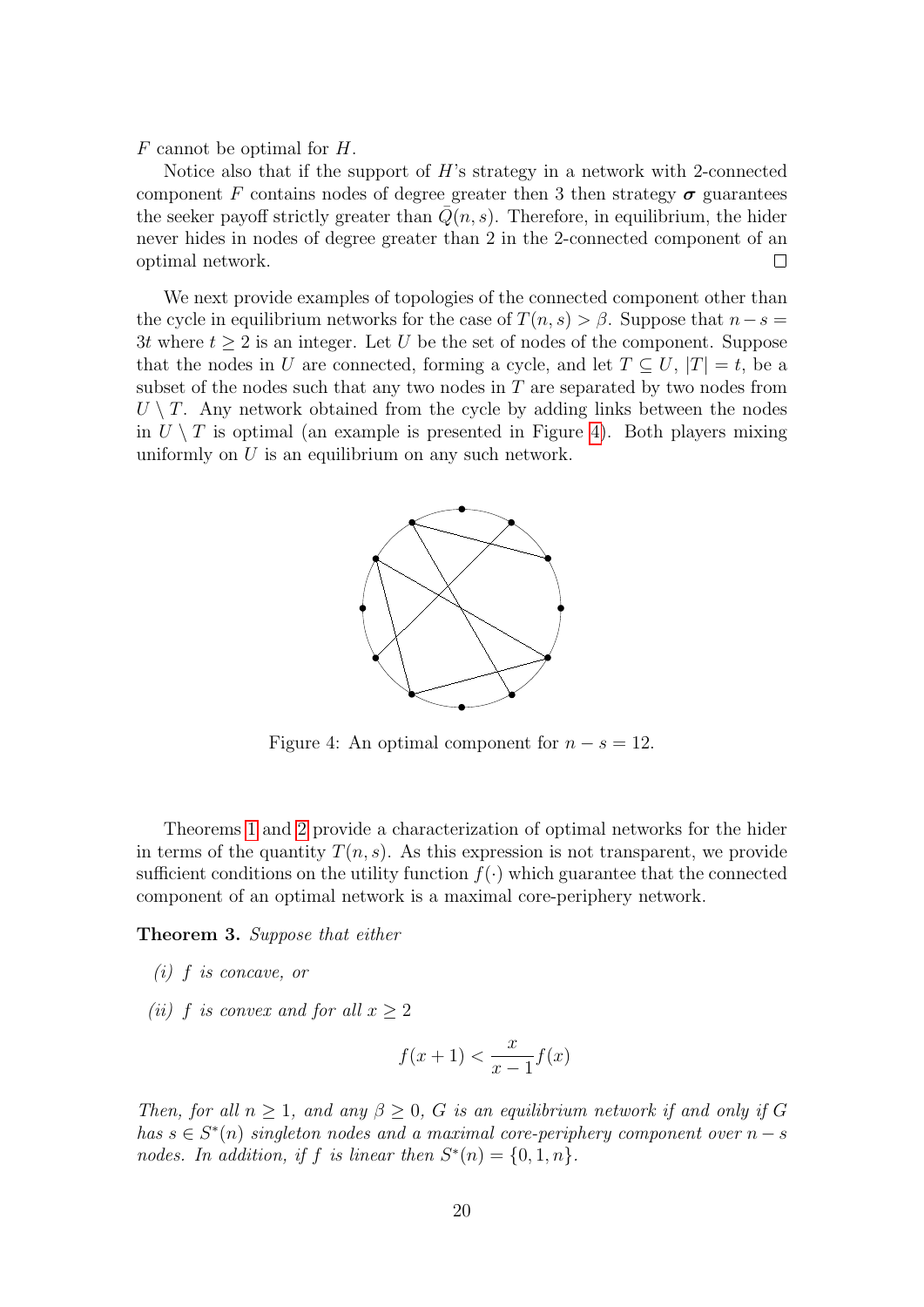Proof. Notice that

$$
T(n,s) = (n - s - 3)\Delta f(n - s - 2) - f(n - s - 2)
$$

and

$$
T(n, s + 1) = (n - s - 3)\Delta f(n - s - 3) - f(n - s - 2)
$$

Hence,

$$
T(n,s+1) - T(n,s) = -(n-s-3)(\Delta f(n-s-2) - \Delta f(n-s-3))
$$
  
= -(n-s-3)\Delta^2 f(n-s-3).

where  $\Delta f(x) = f(x+1) - f(x)$  is the first-order (forward) difference of f at x and  $\Delta^2 f(x) = \Delta f(x+1) - \Delta f(x)$  is the second-order (forward) difference of f at x. Hence, if f is concave, then  $\Delta^2 f(n-s-3) \leq 0$ , and so

$$
T(n, s+1) - T(n, s) \ge 0
$$
 for all  $s \le n-4$ 

In addition  $T(n, n-4) = f(3) - 2f(2)$  which is negative if f is concave and strictly increasing. Thus for all  $n \geq 4$  and  $s \leq n-4$ ,  $T(n, s) < 0 \leq \beta$ .

From Theorems [1](#page-16-0) and [2,](#page-17-0) G is an equilibrium network if and only if its connected component is a maximal core-periphery network over  $n - s$  nodes.

If f is convex then  $\Delta^2 f(n-s-3) \geq 0$  and  $T(n,s+1) - T(n,s) \leq 0$ , for all  $s \leq n-4$ . Thus  $T(n, s)$  is decreasing in s on  $[0, n-4]$ , for all  $n \geq 4$ .

Suppose that  $f(x + 1) < x/(x - 1)f(x)$  for all  $x \ge 2^{10}$  $x \ge 2^{10}$  $x \ge 2^{10}$  Then  $T(n, 0) =$  $(n-3)f(n-1)-(n-2)f(n-2)<0$  and so

$$
T(n, s) \leq T(n, 0) < \beta
$$
, for all  $s \in [0, n-4]$ .

Again, by Theorems [1](#page-16-0) and [2,](#page-17-0)  $G$  is an equilibrium network if and only if its connected component is a maximal core-periphery network over  $n - s$  nodes.

Next, note that if  $n \leq 5$ , then Lemma [1](#page-8-2) shows that  $s^* \leq 1$ . Suppose that f is linear and that  $n \geq 6$ . We show in the Appendix (Lemma [10\)](#page-29-0) that if  $n \geq 6$ , then  $Q(n,(n-s)/2,s)$  is minimised either at  $s=0$  or at  $s=1$  or at  $s=n$ . This shows that  $s^* \in \{0, 1, n\}$  and completes the proof of the theorem.  $\Box$ 

Remark 4. The theorem establishes a full characterisation of equilibrium networks when f is concave or convex but growing slowly.

### 5 Conclusions

We propose and study a strategic model network design and hiding in the network facing a hostile authority that attempts to disrupt the network and capture the hider. We characterise optimal networks for the hider as well as optimal hiding and seeking strategies in these networks. Our results suggests that the hider chooses

<span id="page-20-0"></span><sup>&</sup>lt;sup>10</sup> An example of a family of strictly increasing convex functions that satisfy this property are the functions  $f(x) = x^{\gamma}/(x+1)^{\gamma-1}$  with  $\gamma > 1$ .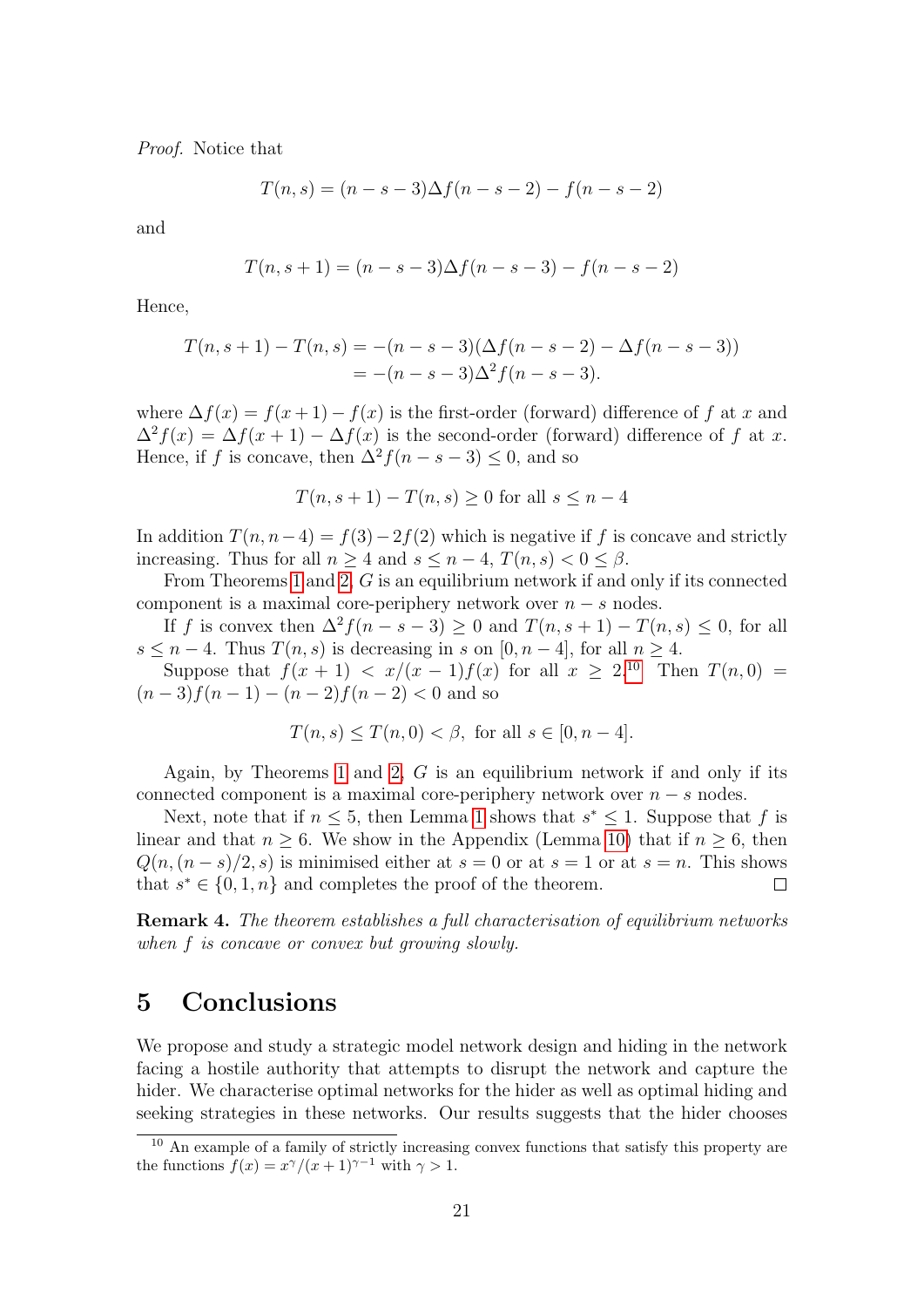networks that allow him to be anonymous and peripheral in the network. We also develop a technique for solving such models in the setup of zero-sum games.

There are at least two avenues for future research. Firstly, different forms of benefits from the network could be considered. For example, the utility of the hider could dependent not only on the size of his component but also on his distance to the nodes in the component. Given our results, we conjecture that this would make the core periphery components with better connected core more attractive. But answering this problem precisely requires formal analysis. Secondly, the seeker could be endowed with more than one seeking unit and the units could be used either simultaneously or sequentially. Our initial investigation suggests that solving such an extension might be an ambitious task.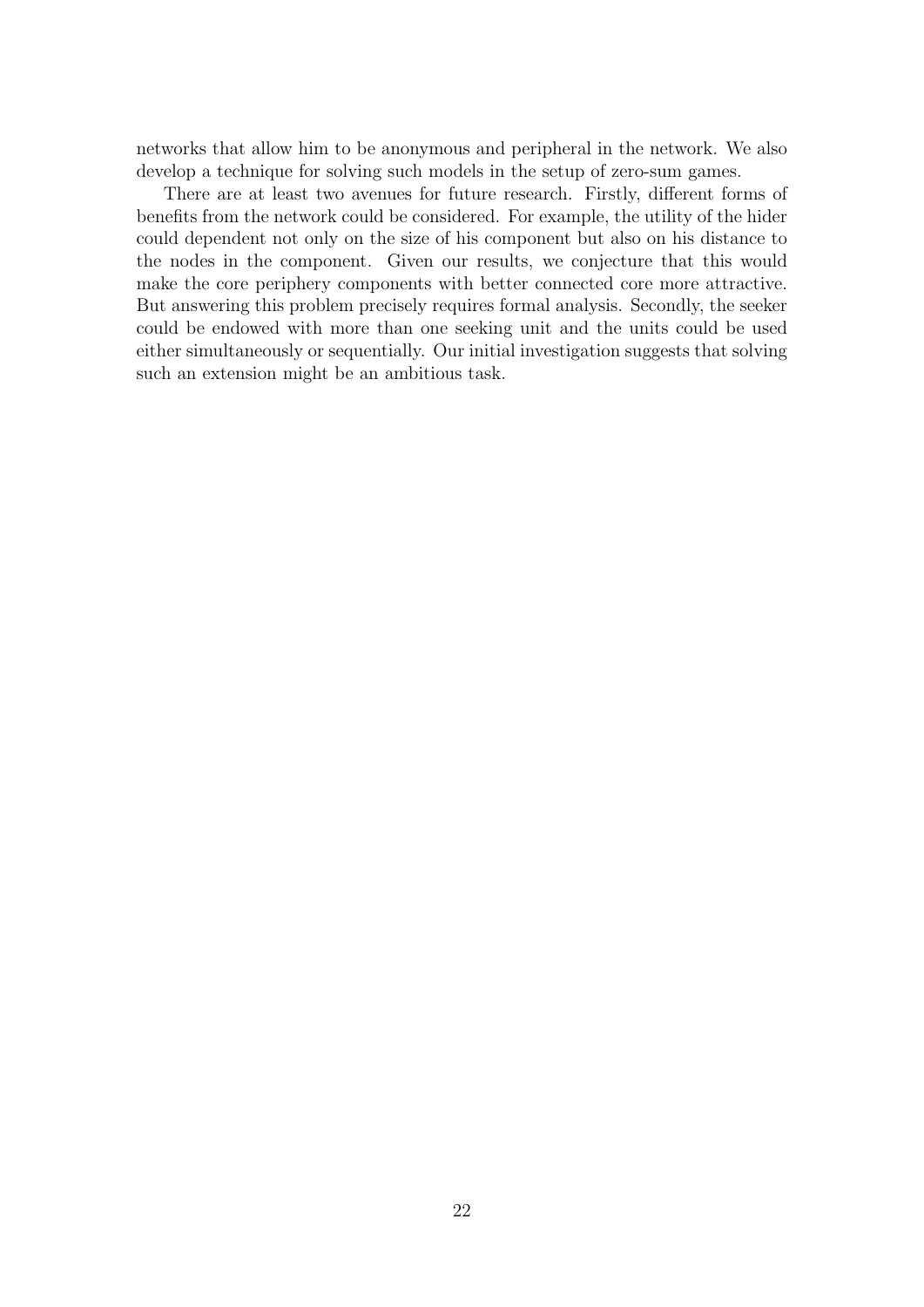### References

- <span id="page-22-2"></span>Felia Allum, Isabella Clough Marinaro, and Rocco Sciarrone. Italian Mafias Today: Territory, Business and Politics. Edward Elgar Publishing, 2019.
- <span id="page-22-10"></span>M. Baccara and H. Bar-Isaac. How to organize crime. The Review of Economic Studies, 75(4):1039–1067, 2008.
- <span id="page-22-3"></span>Egon Balas. Will to freedom: a perilous journey through fascism and communism. Syracuse University Press, 2008.
- <span id="page-22-6"></span>Francesco Calderoni. The structure of drug trafficking mafias: the 'Ndrangheta and cocaine. Crime, law and social change, 58(3):321–349, 2012.
- <span id="page-22-15"></span>Diego A Cerdeiro, Marcin Dziubiński, and Sanjeev Goyal. Individual security, contagion, and network design. Journal of Economic Theory, 170:182–226, 2017.
- <span id="page-22-4"></span>Serge Curvat, Denise Domenach-Lallich, Chantal Duprat-Odet, François-Yves Guillin, and Henri Hours. Lieux Secrets de la Resistance: Lyon 1940-1044. Editions Lyonnaises d'Art et d'Histoire, 2015.
- <span id="page-22-13"></span>Marcin Dziubiński and Sanjeev Goyal. Network design and defence. *Games and* Economic Behavior, 79:30–43, 2013.
- <span id="page-22-14"></span>Marcin Dziubiński and Sanjeev Goyal. How do you defend a network? *Theoretical* Economics, 12(1):331–376, 2017.
- <span id="page-22-8"></span>D. Fisher. Two person zero-sum games and fractional graph parameters. Congressus Numerantium, 85:9–14, 1991.
- <span id="page-22-9"></span>D. Fisher. Fractional dominations and fractional total dominations of graph complements. Discrete Applied Mathematics, 122:283–291, 2002.
- <span id="page-22-12"></span>S. Goyal and A. Vigier. Attack, defence, and contagion in networks. The Review of Economic Studies, 81(4):1518–1542, 2014.
- <span id="page-22-1"></span>Rohan Gunaratna. Inside Al Qaeda: global network of terror. Columbia University Press, 2002.
- <span id="page-22-5"></span>Valdis E Krebs. Mapping networks of terrorist cells. Connections, 24(3):43–52, 2002.
- <span id="page-22-0"></span>Carlo Morselli, Cynthia Giguère, and Katia Petit. The efficiency/security trade-off in criminal networks. Social Networks, 29(1):143–153, 2007.
- <span id="page-22-11"></span>E. Scheinerman and D. Ullman. Fractional Graph Theory. Wiley, New York, 1997.
- <span id="page-22-7"></span>John Von Neumann. A certain zero-sum two-person game equivalent to the optimal assignment problem. Contributions to the Theory of Games, 2(0):5–12, 1953.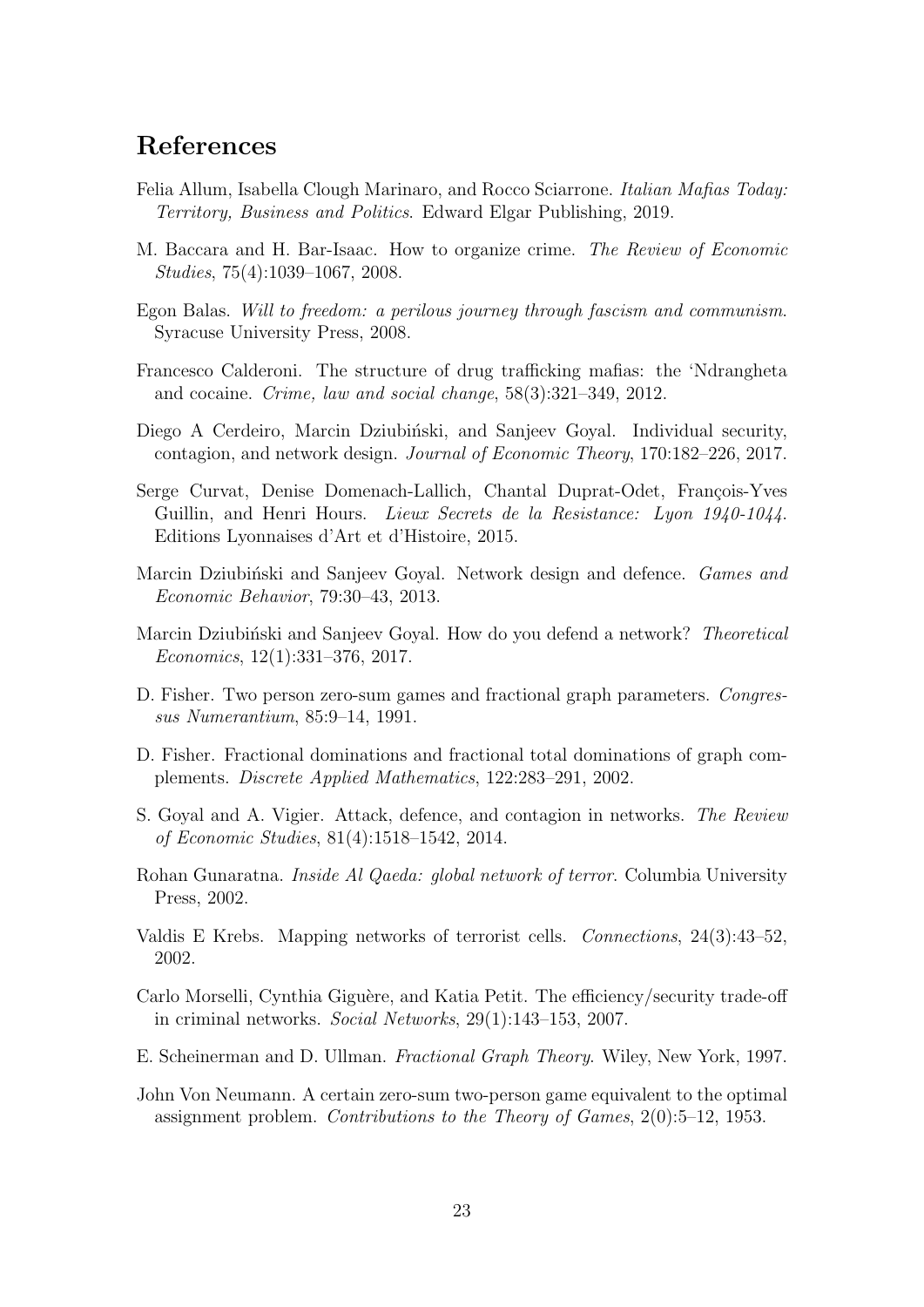- <span id="page-23-0"></span>M. Waniek, T. Michalak, T. Rahwan, and M. Wooldridge. On the construction of covert networks. In Proceedings of the 16th Conference on Autonomous Agents and MultiAgent Systems, AAMAS'17, pages 1341–1349, Richland, SC, 2017. International Foundation for Autonomous Agents and Multiagent Systems.
- <span id="page-23-1"></span>M. Waniek, T. Michalak, M. Wooldridge, and T. Rahwan. Hiding individuals and communities in a social network. Nature Human Behaviour, 2:139–147, 2018.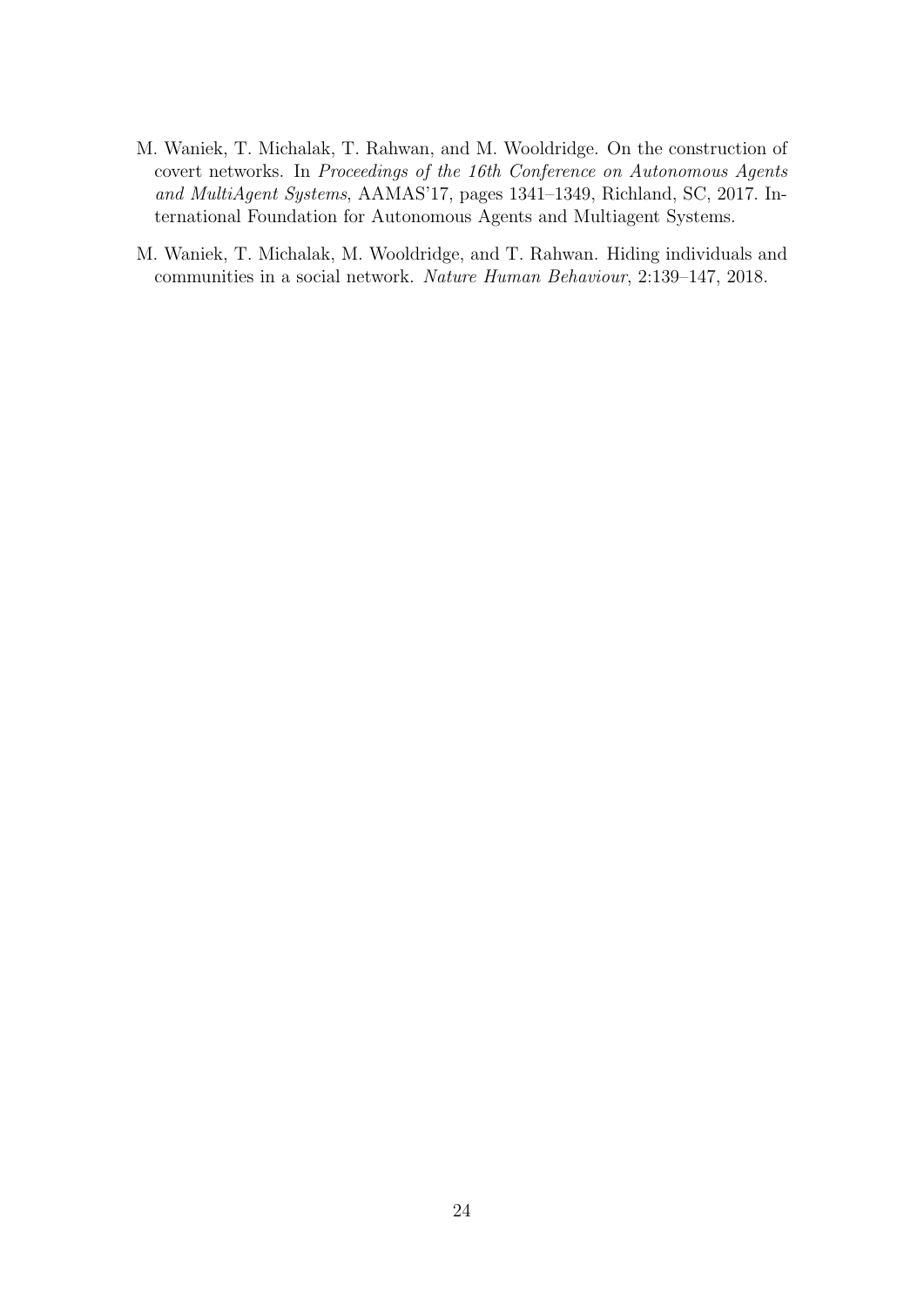## Appendix

#### Derivation of  $A(n, ms)$

Using value of  $\lambda_R$ , the lower bound on the payoff of player S in G when H hides outside singleton nodes is

$$
L(n, m, s) = L^{R}(n, m, s) = L^{M}(n, m, s) = (1 - \lambda_{S}) A(n, m, s) - \lambda_{S} f(n - s) \quad (10)
$$

where

$$
A(n, m, s) = \begin{cases} \frac{\beta}{m} - \left(\frac{m-1}{m}\right) f(n-s-2), & \text{if } R(G) = \varnothing, \\ \left(\frac{D(n, s)D(n-1, s)}{3D(n, s) - 2D(n-1, s)}\right) \left(\frac{3(\beta - T(n, s))}{m(3D(n, s) - 2D(n-1, s)) + (n-s)D(n-1, s)} - 1\right) + \beta, \\ \text{otherwise} \end{cases}
$$

with

$$
D(n,s) = f(n-s-1) + \beta
$$

and

$$
T(n,s) = (n - s - 3)D(n,s) - (n - s - 2)D(n - 1, s) + \beta
$$

In particular, the derivation above is valid for the extreme cases of  $m = 0$  and  $m = (n - s)/2$ . Notice that  $A(n, m, s)$  is strictly increasing in m if  $T(n, s) > \beta$ , is strictly decreasing in m if  $T(n, s) < \beta$ , and is constant if  $T(n, s) = \beta$ .

We now derive the formula for  $A(n, m, s)$ . By Equations [\(6\)](#page-13-0) and [\(7\)](#page-14-2)

$$
A(n, m, s) = (1 - \lambda_{\mathcal{R}}) \left( \left( \frac{1}{m} \right) \beta - \left( 1 - \frac{1}{m} \right) f(n - s - 2) \right) - \lambda_{\mathcal{R}} f(n - s - 1)
$$

If  $R(G) = \emptyset$  then, by [\(4\)](#page-12-2),  $\lambda_R = 0$  and so

$$
A(n, m, s) = \left(\frac{1}{m}\right)\beta - \left(1 - \frac{1}{m}\right)f(n - s - 2).
$$

If  $R(G) \neq \emptyset$  then, by [\(4\)](#page-12-2),  $\lambda_R = \rho$  and

<span id="page-24-0"></span>
$$
A(n, m, s) = (1 - \rho) \left( \left( \frac{1}{m} \right) \beta - \left( 1 - \frac{1}{m} \right) f(n - s - 2) \right) - \rho f(n - s - 1), \tag{11}
$$

where

$$
\rho = 1 - \frac{3m(f(n - s - 1) + \beta)}{3m(f(n - s - 1) + \beta) + (n - s - 2m)(f(n - s - 2) + \beta)}
$$
  
= 
$$
1 - \frac{3mD(n, s)}{3mD(n, s) + (n - s - 2m)D(n - 1, s)}
$$
  
= 
$$
1 - \frac{3mD(n, s)}{Z(n, m, s)} = \frac{(n - s - 2m)D(n - 1, s)}{Z(n, m, s)}
$$

where

$$
Z(n, m, s) = m(3D(n, s) - 2D(n - 1, s)) + (n - s)D(n - 1, s).
$$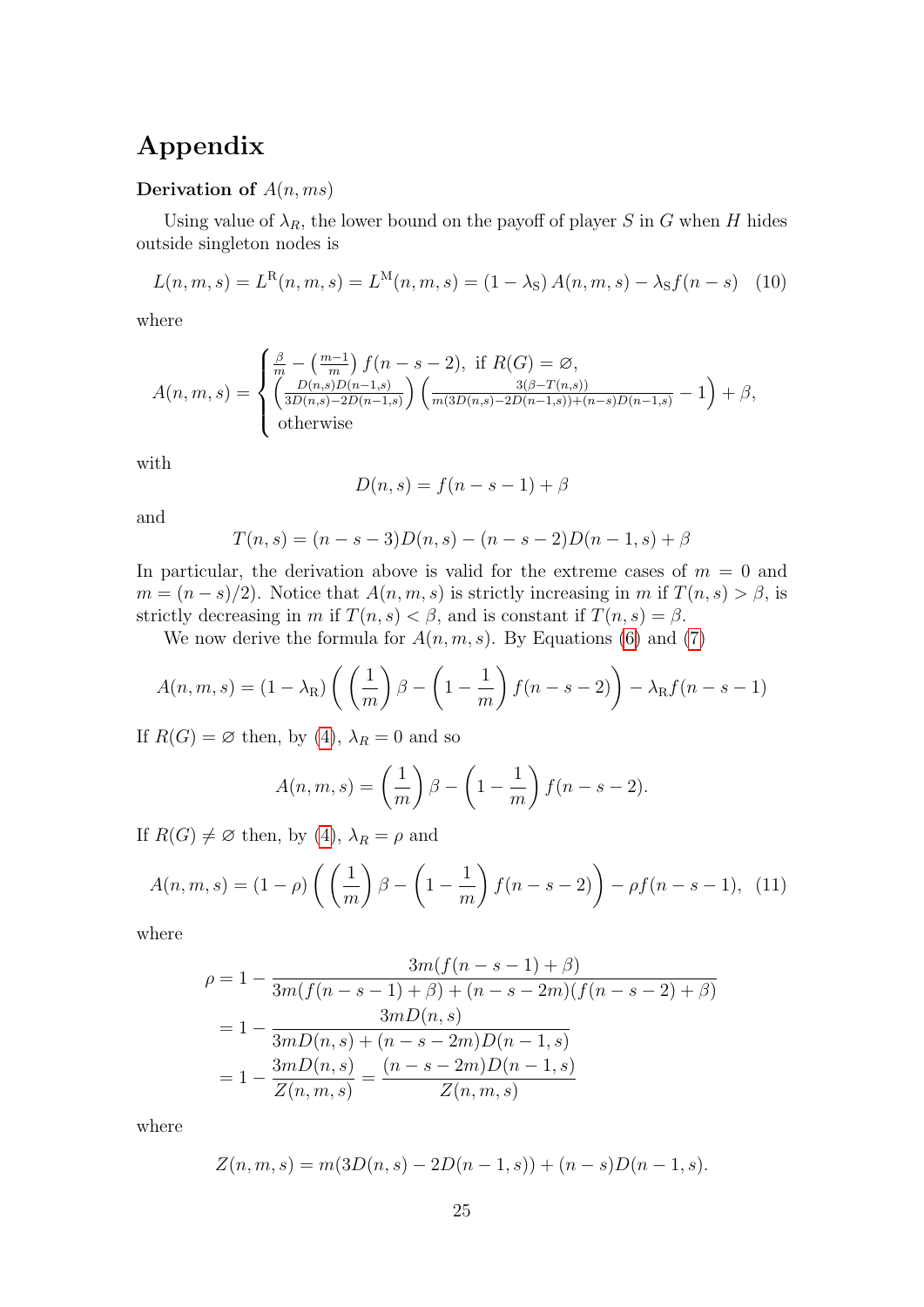Equation [\(11\)](#page-24-0) can be rewritten as

$$
A(n, m, s) = -(1 - \rho) \left( \frac{(m - 1)(f(n - s - 2) + \beta)}{m} \right) - \rho \left( \frac{m(f(n - s - 1) + \beta)}{m} \right) + \beta
$$
  
= -(1 - \rho) \left( \frac{(m - 1)D(n - 1, s)}{m} \right) - \rho \left( \frac{mD(n, s)}{m} \right) + \beta  
= \frac{-3(m - 1)D(n, s)D(n - 1, s) - (n - s - 2m)D(n, s)D(n - 1, s)}{Z(n, m, s)} + \beta  
= X(n, s)Y(n, m, s) + \beta

where

$$
X(n,s) = \frac{D(n,s)D(n-1,s)}{3D(n,s) - 2D(n-1,s)}
$$

and

$$
Y(n, m, s) = \frac{(3D(n, s) - 2D(n - 1, s))(-3(m - 1) - (n - s - 2m))}{Z(n, m, s)}
$$
  
= 
$$
\frac{(3D(n, s) - 2D(n - 1, s))(-m - (n - s - 3))}{Z(n, m, s)}
$$
  
= 
$$
\frac{3(\beta - T(n, s)) - Z(n, m, s)}{Z(n, m, s)}
$$
  
= 
$$
\frac{3(\beta - T(n, s))}{Z(n, m, s)} - 1.
$$

This complete the derivation of  $A(n, m, s)$ .

## Proofs

Proof of Lemma [8](#page-16-1)

Suppose that  $n - s$  is odd. Then, an optimal strategy for H gives him a payoff of  $-Q(n,(n-s-3)/2,s)$ . If  $T(n,s) < \beta$ , G is optimal if the subnetwork over  $n-s$ nodes is a maximal core-periphery network. If  $T(n, s) > \beta$ , G is optimal if it the subnetwork over  $n - s$  nodes is a cycle.

Proof. Let

$$
\bar{A}(n,s) = \begin{cases} A(n, (n-s-3)/2, s), & \text{if } T(n,s) < \beta, \\ A(n, 0, s), & \text{if } T(n,s) \ge \beta. \end{cases}
$$

and let  $\kappa$  be defined as in [\(9\)](#page-15-1). If  $T(n, s) \geq \beta$  then choosing a cycle over  $n-s$  nodes and using the same hiding strategy as in the case of  $n - s$  being even, the hider secures the highest possible payoff on a network with exactly s singleton nodes.

Suppose that  $T(n, s) < \beta$ . Since  $(n - s)/2$  is not an integer, the hider cannot attain the upper bound on his payoff determined by the lower bound on the payoff to the seeker,  $\overline{Q}(n, s)$ . Recall that if  $T(n, s) < \beta$  then for any  $0 \le s \le n-4$ ,  $Q(n, m, s)$  is decreasing in m. We show below for any  $0 \leq s \leq n-4$ , the hider can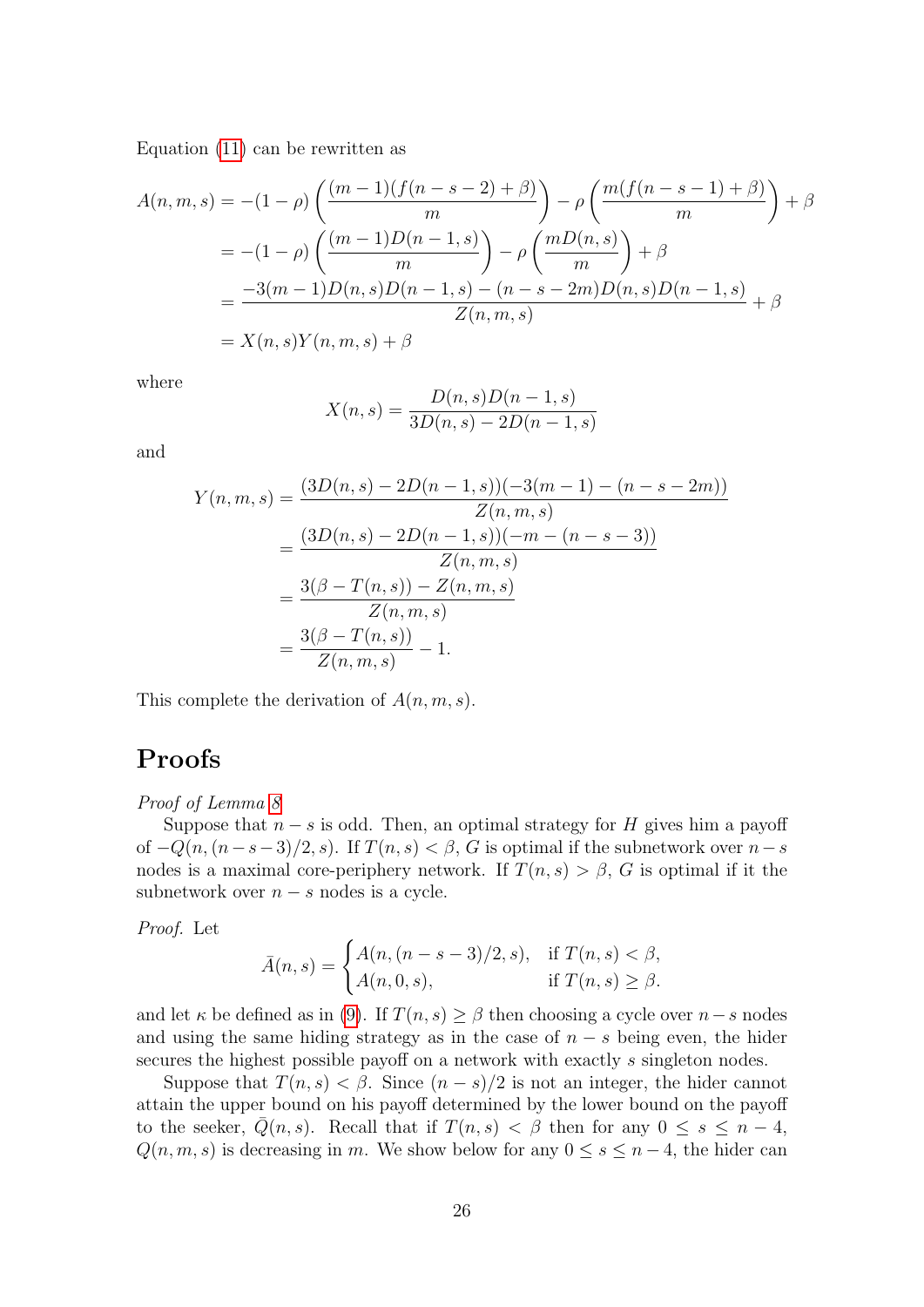attain payoff  $-Q(n,(n-s-3)/2,s)$ , and that this is the maximal payoff he can secure when  $n - s$  is odd.

Suppose that the hider chooses a maximal core-periphery network (with three orphaned nodes) over  $n - s$  nodes (c.f. Figure [5\)](#page-27-0).

Consider a strategy of the hider

$$
\boldsymbol{\eta} = \kappa(\mu \boldsymbol{\eta}^{\mathrm{M}} + (1 - \mu)\boldsymbol{\eta}^{\mathrm{R}}) + (1 - \kappa)\boldsymbol{\eta}^{\mathrm{S}},
$$

where

$$
\eta_i^{\mathcal{M}} = \begin{cases} \frac{1}{m}, & \text{if } i \in SL(G), \\ 0, & \text{otherwise}, \end{cases}
$$

(i.e.  $\boldsymbol{\eta}^{\text{M}}$  mixes uniformly on the periphery nodes of G),

$$
\eta_i^{\text{R}} = \begin{cases} 1, & \text{if } i \text{ is the middle orphaned node in } G, \\ 0, & \text{otherwise,} \end{cases}
$$

$$
\eta_i^{\mathcal{S}} = \begin{cases} \frac{1}{s}, & \text{if } i \in S(G), \\ 0, & \text{otherwise.} \end{cases}
$$

(i.e.  $\eta^{\rm S}$  mixes uniformly on the singleton nodes of G), and

$$
\mu = \frac{(n-s-3)f(n-s-2) + (n-s-3)\beta}{(n-s-3)f(n-s-1) + 2f(n-s-2) + (n-s-1)\beta}.
$$

It is immediate to see that  $\mu \in [0, 1]$  and so the hiding strategy is valid. If the seeker seeks in the orphaned nodes of the core-periphery component, this yields payoff of at least  $\kappa(\mu f(n-s-1) - (1-\mu)\beta) + (1-\kappa)f(1)$  to the hider and, since the game is zero-sum, of at most minus this value to the seeker. Similarly, if the seeker seeks in periphery nodes or their neighbours in the core-periphery component, this yields payoff of at least  $\kappa(\mu(-2\beta/(n-s-3)+(1-2/(n-s-3))f(n-s-2))+(1 \mu$ ) $f(n-s-2)$ ) +  $(1-\kappa) f(1)$  to the hider and of at most minus this value to the seeker. With the value of  $\mu$ , above, both these guarantees are equal.

It is straightforward to verify that

$$
\kappa(\mu f(n-s-1) - (1-\mu)\beta) + (1-\kappa)f(1) = -\kappa A(n,(n-s-3)/2,s) + (1-\kappa)f(1)
$$
  
= -Q(n,(n-s-3)/2,s).

Since  $Q(n,(n-s-3)/2,s)$  is a lower bound on the payoff that the seeker can secure in a network with exactly s singleton nodes and at most  $(n - s - 3)/2$ singleton leaves, the negative of this value is the highest payoff that the hider can secure in a network with exactly s singleton nodes and at most  $(n - s - 3)/2$ singleton leaves. The only networks that could yield a higher payoff to the seeker are networks with exactly s singleton nodes and  $(n-s-1)/2$  singleton leaves. But we show in Lemma [9](#page-28-1) that these networks have a lower value for the hider.  $\Box$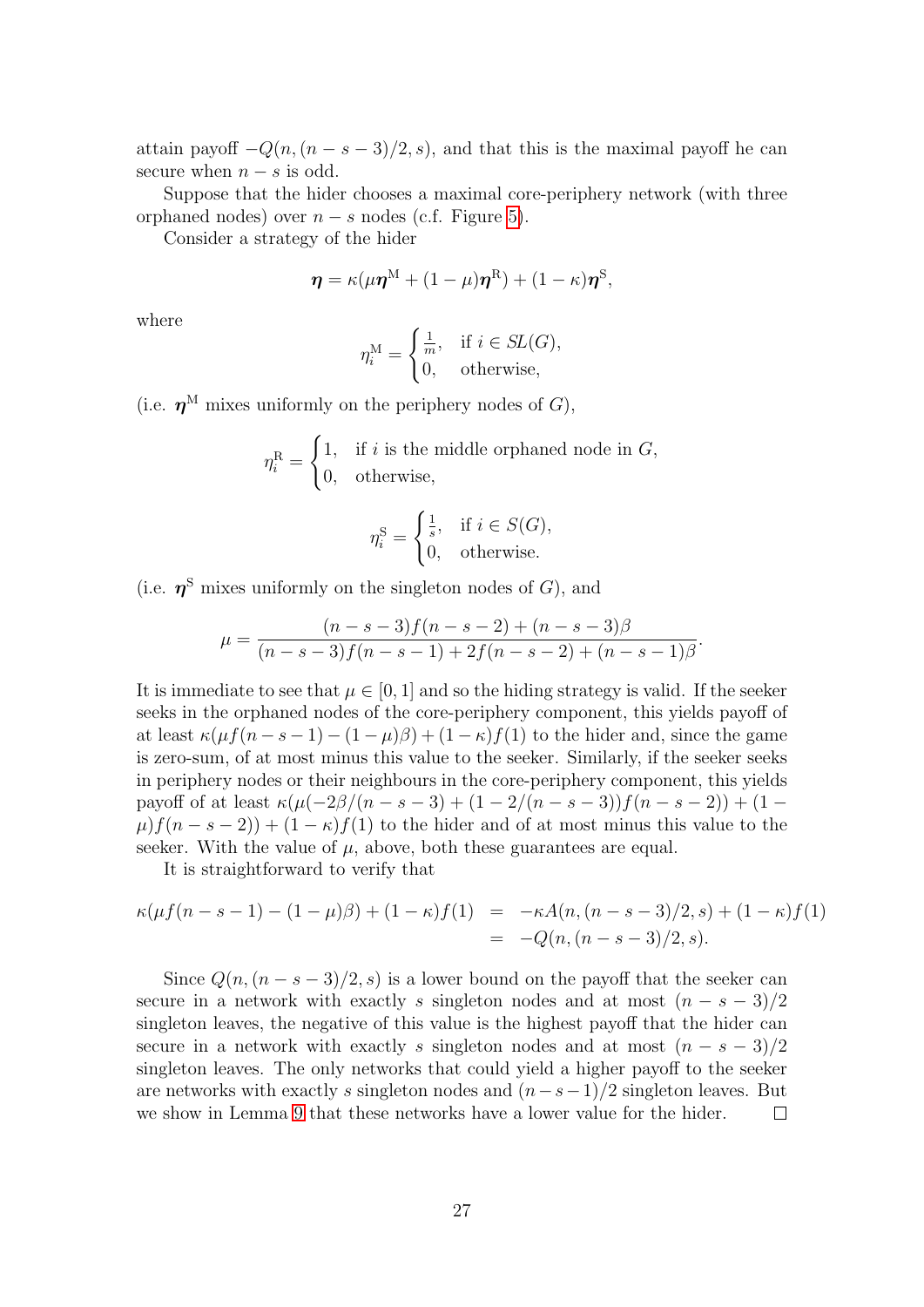![](_page_27_Figure_0.jpeg)

<span id="page-27-0"></span>Figure 5: A core-periphery network over 23 nodes with 3 orphaned nodes.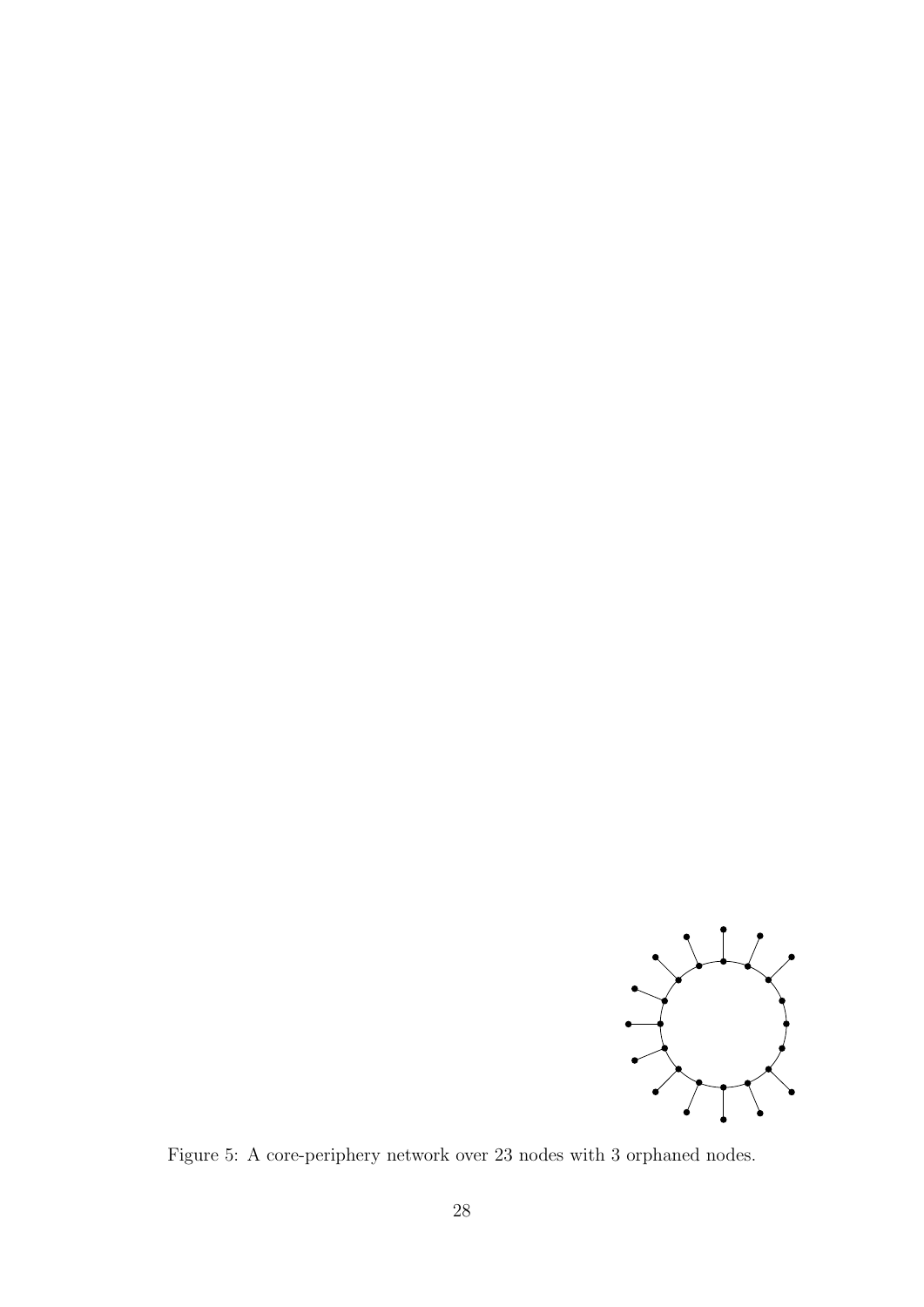<span id="page-28-1"></span>**Lemma 9.** If  $n - s$  is odd and  $T(n, s) < \beta$ , the hider obtains a higher expected payoff in a core-periphery network with  $(n - s - 3)/2$  singleton leaves than in a core-periphery network with  $(n - s - 1)/2$  singleton leaves.

*Proof.* In a core-periphery network with  $(n - s - 1)/2$  singleton leaves, the set  $R(G)$  consist of exactly one node and this node is connected to at least two nodes in  $M(G)$ . It cannot be connected to one node in  $M(G)$ , because in this case its neighbour would have two leaf-neighbours and could not be a member of  $M(G)$ .

Let  $\tilde{\sigma} = \lambda \sigma^{S} + (1 - \lambda) \sigma^{M}$ , where  $\sigma^{M}$  and  $\sigma^{S}$  are the mixed strategies of the seeker, defined earlier in the proof,

$$
\lambda = \begin{cases} \frac{X(n,s) + f(1)}{B(s) + X(n,s) + f(1) + f(n-s)}, & \text{if } X(n,s) > -f(1), \\ 0, & \text{otherwise}, \end{cases}
$$

and

$$
X(n,s) = \frac{2\beta}{n-s-1} - \left(1 - \frac{2}{n-s-1}\right) f(n-s-2).
$$

Using this strategy, with probability  $\lambda$ , S mixes uniformly on the nodes in  $M(G)$ and with probability  $(1 - \lambda)$ , S mixes uniformly on the singleton nodes of G. The payoff to S conditional on H hiding in a singleton node is at least  $\lambda B(s)-(1-\lambda)f(1)$ and the payoff to S conditional on H hiding outside singleton nodes is at least  $(1-\lambda)X(n, s)-\lambda f(n-s)$ . It is easy to verify that the value of  $\lambda$  is such that both these payoffs are equal (in the case of  $X(n, s) > -f(1)$ ) or the latter is higher, for any value of  $\lambda$ . Therefore the payoff to S from using  $\tilde{\sigma}$  against any strategy of H is at least

$$
Y(n,s) = \begin{cases} \frac{B(s)X(n,s) - f(1)f(n-s)}{B(s) + X(n,s) + f(1) + f(n-s)}, & \text{if } X(n,s) > -f(1),\\ X(n,s), & \text{otherwise,} \end{cases}
$$

and so the upper bound on the payoff to the hider on any network with s singleton nodes and  $(n-s-1)/2$  singleton leaves is at most  $-Y(n, s)$ . To see that  $-Q(n, (n-s-1)/2)$  $(s-3)/s, s) > -Y(n, s)$  notice that

$$
X(n,s) - A(n,(n-s-3)/2,s) =
$$
  

$$
\frac{2(f(n-s-1) - f(n-s-2))(f(n-s-2) + \beta)(n-s-3)}{(n-s-1)(f(n-s-1)(n-s-3) + 2f(n-s-2) + \beta(n-s-1))} > 0
$$

and so  $X(n, s) > A(n, (n - s - 3)/2, s)$ . Next consider the following Claim:

<span id="page-28-0"></span>Claim 1. The function

$$
\varphi(Z) = \begin{cases} \frac{B(s)Z - f(1)f(n-s)}{Z + B(s) + f(n-s) + f(1)}, & \text{if } Z > -f(1), \\ Z, & \text{otherwise,} \end{cases}
$$

is strictly increasing in Z.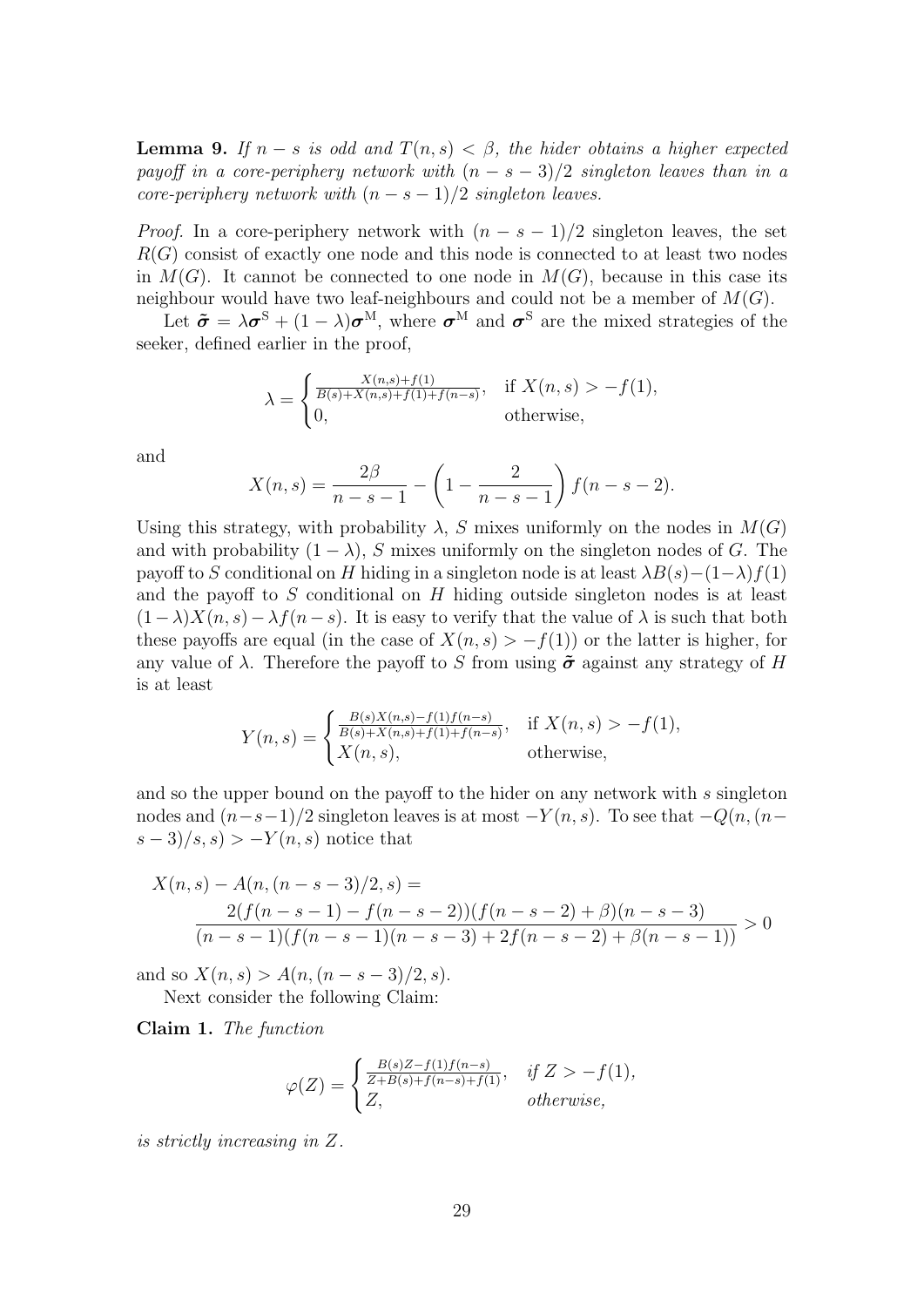*Proof.* Notice that  $\varphi(-f(1)) = -f(1)$  when  $Z = -f(1)$ . Moreover,  $\varphi$  is increasing in Z if  $Z < -f(1)$ . Let  $Z > -f(1)$ . Taking the derivative of  $\varphi$  with respect to Z we get

$$
\varphi'(Z) = \frac{(B(s) + f(1))(B(s) + f(n - s))}{(Z + B(s) + f(n - s) + f(1))^2}
$$

and it is immediate to see that  $\varphi'(Z) > 0$  and  $\varphi$  increases in Z when  $B(s) > -f(1)$ and  $B(s) \geq -f(n-s)$ . Notice that  $B(s) = (\beta + f(1))/s - f(1) > -f(1)$  for any  $\beta \geq 0$  and  $s > 0$ . Also  $f(n - s) \geq f(1)$  for all  $s \in [0, n - 1]$ . Thus, by the observation on function  $\varphi$ , above,  $\varphi(Z)$  increases when Z increases.  $\Box$ 

Claim [1,](#page-28-0) together with  $X(n, s) > A(n, (n - s - 3)/2, s)$ , implies that  $Y(n, s)$  $Q(n,(n-s-3)/2,s)$ , completing the proof of the Lemma.  $\Box$ 

<span id="page-29-0"></span>**Lemma 10.** Let  $\lambda > 0$  and let  $f(x) = \lambda x$ , for all  $x \in \mathbb{R}_{\geq 0}$ . For any natural  $n \geq 6$ ,  $t \in \{0,1\}$  and any  $s \in \{t+1,\ldots,n\}$ ,  $Q(n,(n-s)/2,s) > \min(Q(n,0,n), Q(n,(n-s)/2,s))$  $t)/2, t)$ 

*Proof.* Let  $f(x) = \lambda x$ , with  $\lambda > 0$ , and let  $\tilde{\beta} = \beta/\lambda$ . Let

$$
\widetilde{A}(n,s) = A(n,(n-s)/2,s) = \lambda \left( 2\left(\frac{\widetilde{\beta}-2}{n-s}\right) + 4 - (n-s)\right), \text{ for } 0 \le s \le n-2,
$$

$$
B(s) = \lambda \left(\frac{\widetilde{\beta}+1}{s} - 1\right),
$$

and

$$
\widetilde{Q}(n,s) = Q(n,(n-s)/2,s) = \begin{cases} \widetilde{A}(n,s), & \text{if } \widetilde{A}(n,s) \le -\lambda \text{ or } s = 0, \\ AB(n,s), & \text{if } 1 \le s \le n-2 \text{ and } \widetilde{A}(n,s) > -\lambda \\ B(n), & \text{otherwise,} \end{cases}
$$

with

<span id="page-29-2"></span>
$$
AB(n,s) = (1 - \rho)\widetilde{A}(n,s) - \rho\lambda(n-s)
$$
\n(12)

where  $\rho$  solves

<span id="page-29-1"></span>
$$
(1 - \rho)\widetilde{A}(n, s) + \rho\lambda(s - n) = \rho B(s) - (1 - \rho)\lambda.
$$
 (13)

Solving [\(13\)](#page-29-1) we get

$$
\rho = \frac{s(2(\beta - 2) - (n - s)(n - s - 5))}{s(2(\widetilde{\beta} - 2) - (n - s)(n - s - 5)) + (n - s)(s(n - s - 1) + \widetilde{\beta} + 1)}.
$$

Notice that  $2(\tilde{\beta}-2) - (n-s)(n-s-5) > 0$  if and only if  $\tilde{A}(n, s) > -\lambda$ , and  $(n-s)(s(n-s-1)+\tilde{\beta}+1) > 0$  for  $s \leq n-1$ . Thus if  $\tilde{A}(n, s) > -\lambda$  then  $\rho \in (0, 1)$ . In addition  $B(s) > -\lambda$ , for all  $s > 0$ , so if  $\rho \in (0,1)$  then  $AB(n, s) > -\lambda$ . Moreover,  $\widetilde{A}(n, s)$  is increasing in s on  $[0, n-2]$  and it is equal to  $\beta$  at  $s = n-2$ . By the